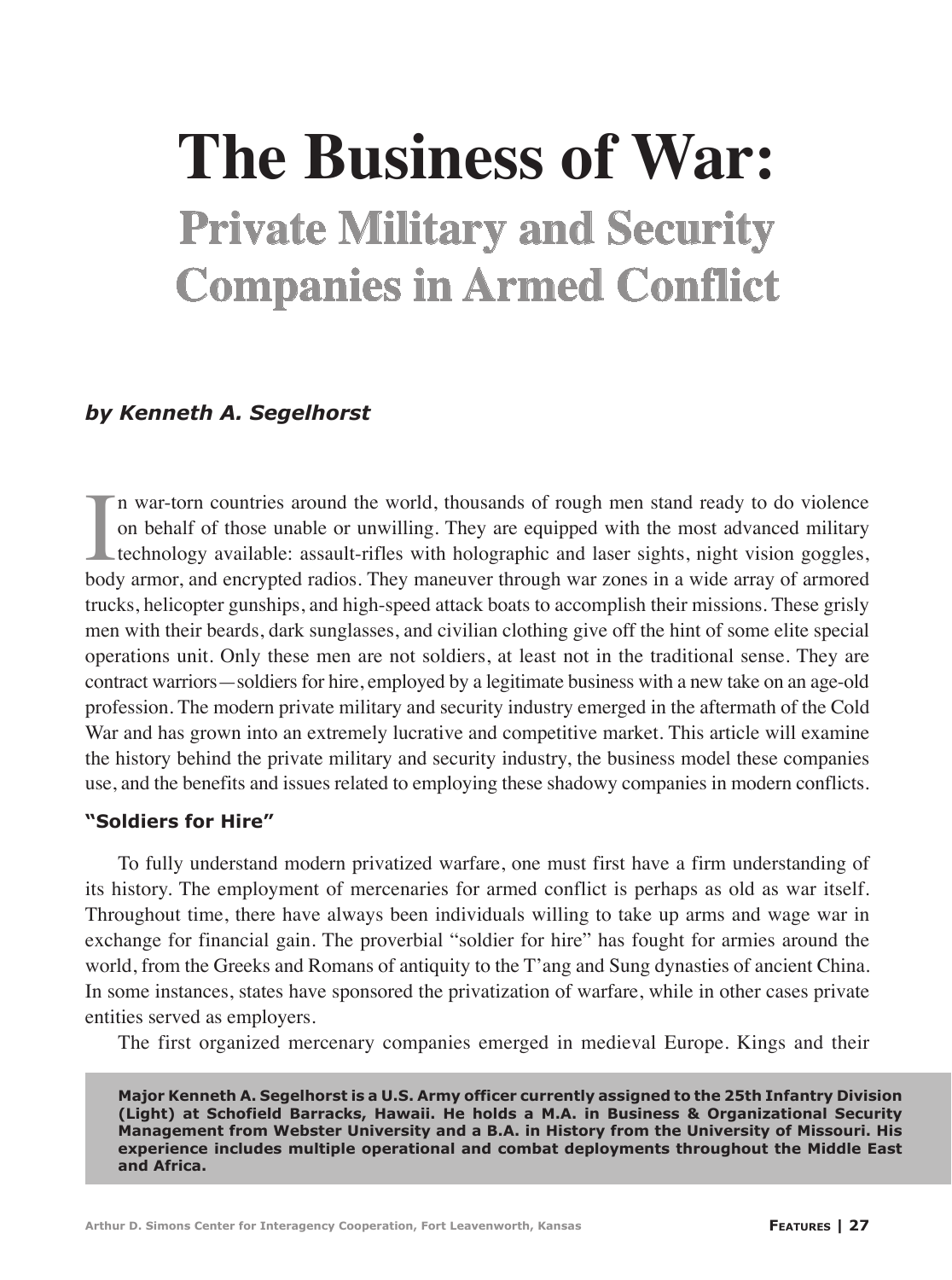military leaders realized that the feudal system was inadequate to raise, maintain, and command an efficient and effective military force. Feudal lords routinely turned to mercenaries, both foreign and domestic, to supplement their poorly trained conscripts and fulfill their military manpower requirements. Although individual mercenaries widely sold their services throughout Europe, organized bodies of mercenaries gradually emerged as the

## **The earliest known organized body of mercenaries in Europe was the Varangian Guard...**

market in Europe developed.1 The earliest known organized body of mercenaries in Europe was the Varangian Guard, with Varangian meaning, "a foreigner pledged to the service of a new lord" in Old Norse.2 Originally comprised of Vikings from modern day Sweden, the Varangians were elite warriors. The Varangians first sold their services to the Byzantine Empire in 839 CE, providing a modest number of paid soldiers to protect Constantinople. The Varangians quickly won favor with the Byzantine emperor, who selected Varangian mercenaries as his personal bodyguards. By 988 CE, the Varangians had developed into a formally-organized mercenary army. Known and respected as prized soldiers, the Varangian Guard provided both offensive and defensive services throughout Europe. In exchange for their services, guardsmen received salaries far exceeding those of normal soldiers, as well as an ample share of the spoils of war.3

A later example highlights some negative aspects of privatized warfare in medieval Europe. The Great Company, founded by Werner von Urslingen in 1342, was one of Europe's first large, tightly-organized, and well-armed mercenary companies. Comprised primarily of Italian, German, and French mercenaries, the Great Company saw employment throughout

southern Europe from 1342 to 1379. At its peak strength in 1359, the company boasted over 20,000 soldiers for hire, most of them armored cavalry. With the Great Company possessing such military might, employers had difficulty controlling the organization on and off the battlefield. In battle, the Great Company's mercenaries fought ruthlessly, ignoring the time-honored principles of chivalry and honorable conduct on the battlefield, often to the dismay of their employers. Off the battlefield, questions arose regarding the Great Company's trustworthiness. In one instance, the Great Company turned against its employer, highlighting the question of loyalty with regard to employing mercenaries.4

Despite the potential dangers associated with mercenary groups such as the Great Company, leaders continuously turned to "free companies," as they came to be known, as a source of military might. For nearly two centuries leading up to the Renaissance, the Italian city-states were entirely dependent on contracted companies of soldiers, known as the condottieri, for security and representation on the battlefield.<sup>5</sup> To prevent issues like those experienced with the Great Company, the Italian city-states developed an elaborate contractual structure and required mercenaries to live according to an established code of conduct. Contracts fell into one of three categories:

- *1. Condotta a soldo disteso* was a contract between a mercenary and native-born Italian general, under whose command the condottieri served.
- *2. Condotta a mezzo soldo* was a contract between a mercenary and an Italian ruler in which the condottieri only answered to his employer; under this contract, the mercenary could attack and plunder the enemy's lands at will.
- *3. Condotta in aspetto* was a contract used in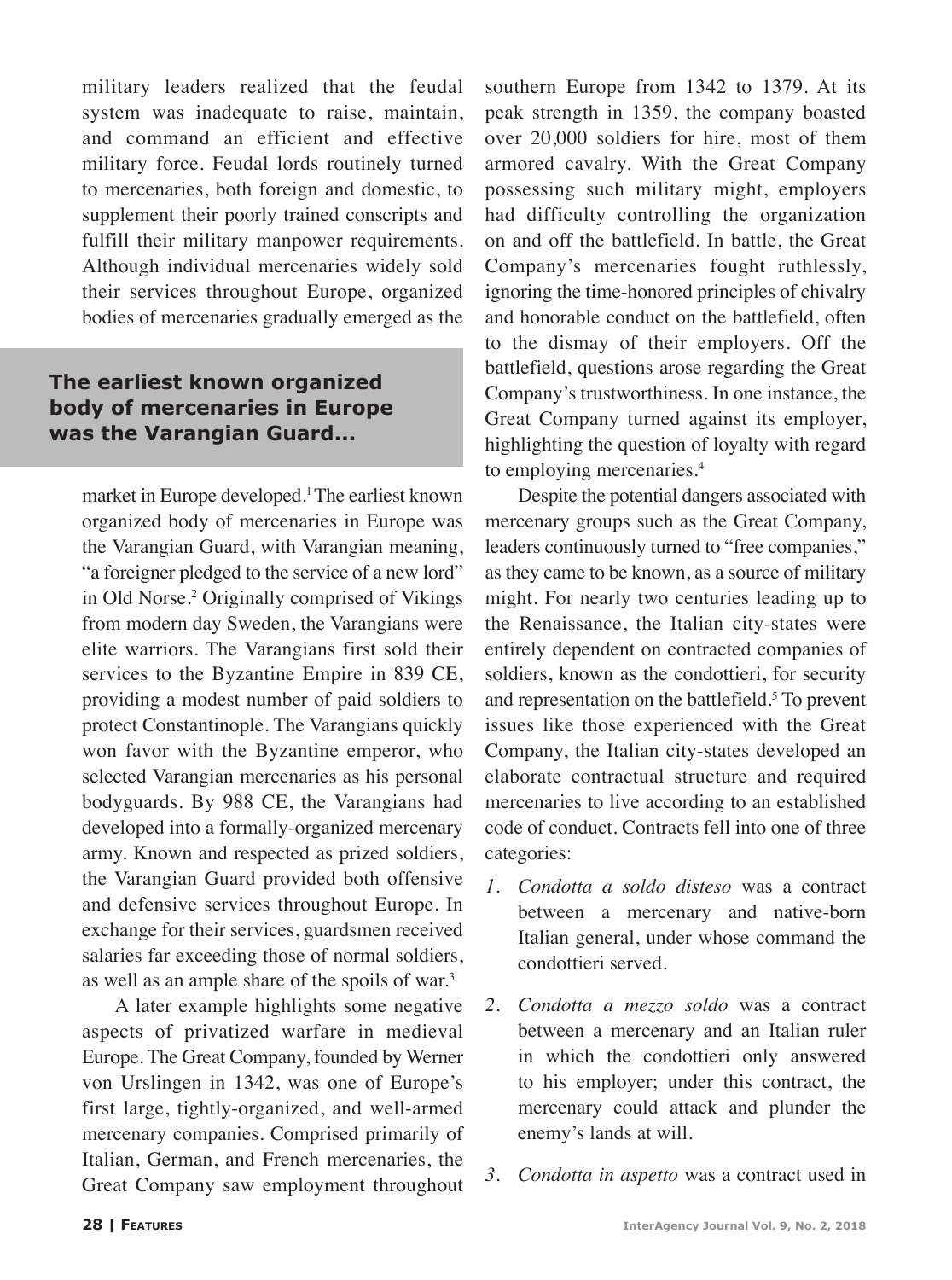time of peace that awarded a retainer to the condottieri in return for their loyalty to the employer.

These contracts identified the mercenaries' responsibilities based on the state of war or peace and paid them accordingly. Contracts also contained archaic, non-compete clauses that prevented mercenaries from going to war against their employers for a given period of time following a contract's expiration.<sup>6</sup>

The privatization of warfare continued during Europe's colonization of the Americas and even expanded to the high seas. European powers such as England, France, and Spain issued letters of marque to the captains of privately-owned and operated vessels, authorizing them to attack and plunder enemy ships and colonies for profit.<sup>7</sup> These armed vessels, known as privateers, served as a quick and inexpensive means of expanding and projecting naval power. Countries paid these mercenaries of the high seas by allowing them to keep part or all of the vessels and cargo they captured or plundered. Like their landbased counterparts, privateers proved difficult to control. Inspired by plunder, many privateers went beyond their charge by attacking and plundering neutral or even friendly vessels. In fact, many infamous pirates, including captains Henry Morgan and William Kidd, began their careers in piracy legitimately as privateers.8

Governments were not the only entities to benefit from privatized warfare during the colonial era. As the European powers waged war for control of the New World, merchants and traders became increasingly vulnerable to attack. To help secure their assets during this period of state-sponsored piracy and raids, trade organizations such as the Dutch and British East India companies employed thousands of private security and military personnel to secure, and in some instances recapture, their interests around the world. Between 1715 and 1719, the Dutch East India Company employed 20,000 local and 5,000 European mercenaries in India alone,

as it recaptured its interests in Calcutta.<sup>9</sup> The employment of private military and security personnel by colonial trading companies marked the first widespread use of these soldiers for hire outside of government control.

**In the latter half of the nineteenth century, nationstates began to evolve into their modern form and increasingly monopolized security as a function of the state.**

The employment of private armed forces continued well into the nineteenth century. Private, non-state-affiliated armed forces played elemental roles in several conflicts, including the Cisplatine War, the Greek Revolution, and the Crimean War.10 In the latter half of the nineteenth century, nation-states began to evolve into their modern form and increasingly monopolized security as a function of the state. An increasing number of states, including the U.S., Britain, and France, passed legislation banning their citizens from participating in the conflicts of other nations.11 As a result, the employment of privatized warfare largely went dormant for more than 100 years, as nation-states organized and employed standing armies to meet security objectives.

#### **Post-Cold War Resurrection of Privatized Warfare**

The privatization of international security and warfare was resurrected in the 1990s, largely due to both the collapse of the Soviet Union and worldwide globalization. During the Cold War, the U.S. and Soviet Union each had armies numbering in the millions. These superpowers used their military might to support proxy states around the globe. The superpowers provided their proxies with financial and military aid, to include military advisors, training, and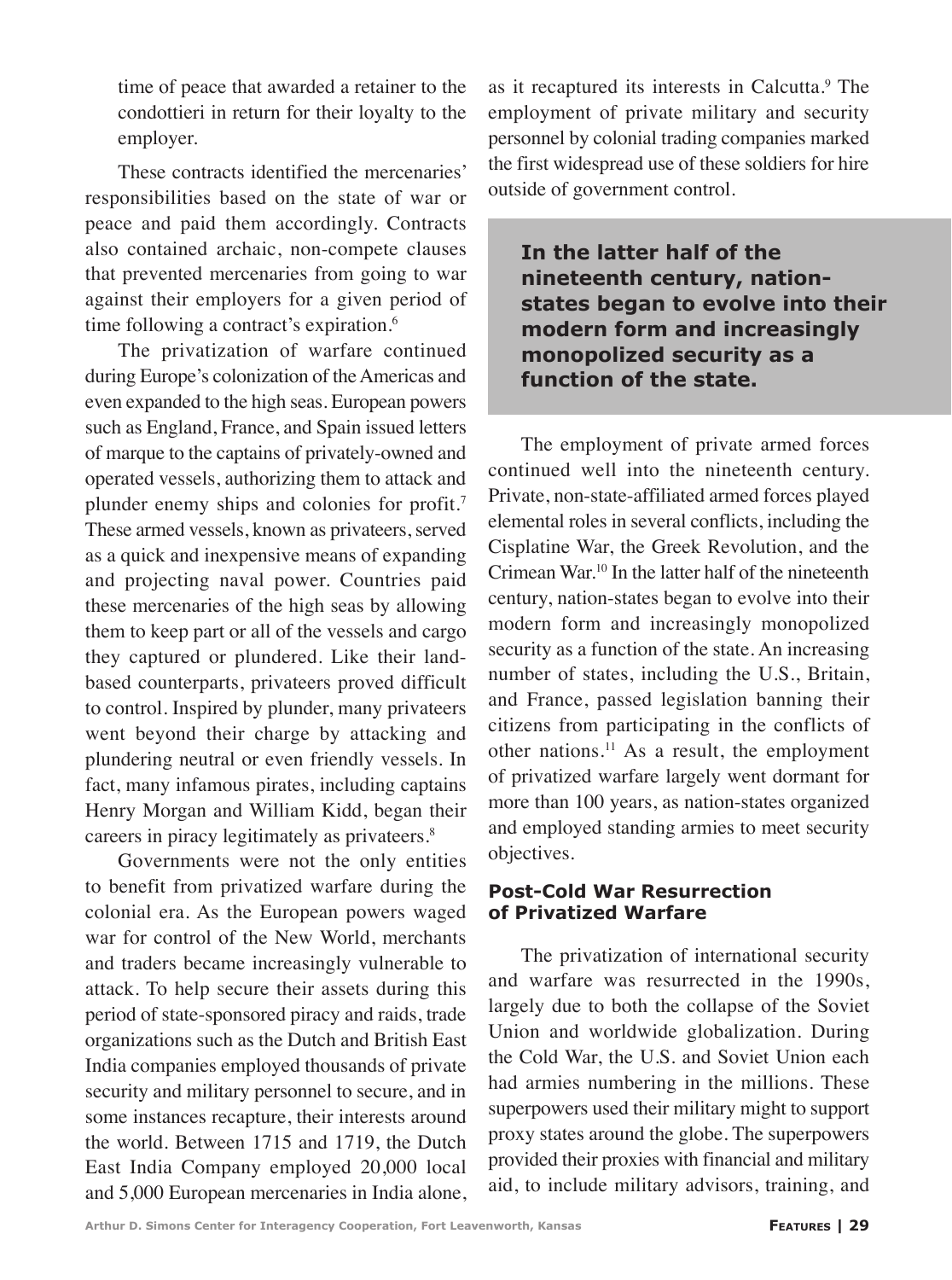equipment, to help maintain stability within these third-world countries. After the fall of the Berlin Wall and collapse of the Soviet Union in 1989, the U.S. and former Soviet Union cut military spending and significantly downsized their forces.12 The superpowers' withdrawal of support to their respective proxy countries quickly resulted in a power vacuum throughout much of the third world. These once-protected, political regimes found themselves ill prepared to face emerging internal and external threats to their political power and natural resources in an increasingly turbulent and violent global environment.

# **In the 1990s, modern private military and security companies (PMSCs) emerged to meet the demands of an ever-growing international market...**

In the 1990s, modern private military and security companies **(**PMSCs) emerged to meet the demands of an ever-growing international market and fill the vacuum created by the superpowers' withdrawal. Due to rampant instability and armed conflict. Africa quickly emerged as the proving ground for these companies. Two companies, South Africabased Executive Outcomes (EO) and Britainbased Sandline International, quickly emerged as the industry's frontrunners. In 1993, Angola hired EO to recapture oil facilities from rebel forces in Soyo. Later, EO provided training to Angola's military forces, helping put an end to the nation's bloody civil war.13 Both EO and Sandline were involved in defeating the Revolutionary United Front in Sierra Leone. The United Nations (UN) later began contracting Sandline International and other companies to provide personnel security and military training in countries throughout Africa. Even the World Wildlife Fund hired private security companies to protect endangered species in the Democratic Republic of the Congo.<sup>14</sup> In total, these companies participated in an estimated 65 African conflicts from 1990 to 1998.15

The expansion of privatized security and warfare during the 1990s was not confined to Africa. Intergovernmental organizations (IGOs), non-governmental organizations (NGOs), national governments, and corporations around the globe began contracting private military and security services to conduct peacekeeping, end conflicts, and protect financial assets. United States-based companies DynCorp and Military Professional Resources, Inc. (MPRI) provided military and security services throughout the Balkans and South America in support of U.S. regional objectives. In addition to its contracts in Africa, Sandline International helped end civil war in Papa New Guinea. By the end of the decade, the private military and security industry had more than doubled to an estimated \$100 billion annually.<sup>16</sup>

## **Executive Outcomes in Angola**

Executive Outcomes was the first major military company to emerge after the Cold War. The brainchild of Eeben Barlow, EO revolutionized the concept of privatized warfare, elevating the mercenary trade into an elaborate and sophisticated corporatized profession of arms, which exploited Africa's volatile political and security environments during the early 1990s to achieve substantial profits. As the industry's frontrunner, EO served as the blueprint on which numerous other PMSCs were modeled.<sup>17</sup>

Eeben Barlow joined the South African Defense Forces (SADF) as a young man in 1972. Barlow climbed steadily through the ranks fighting in South Africa's bush wars before being selected to serve as the second in command of South Africa's infamous special forces unit, 32 Battalion. South Africa hired the majority of 32 Battalion's personnel as mercenaries before officially incorporating the unit into the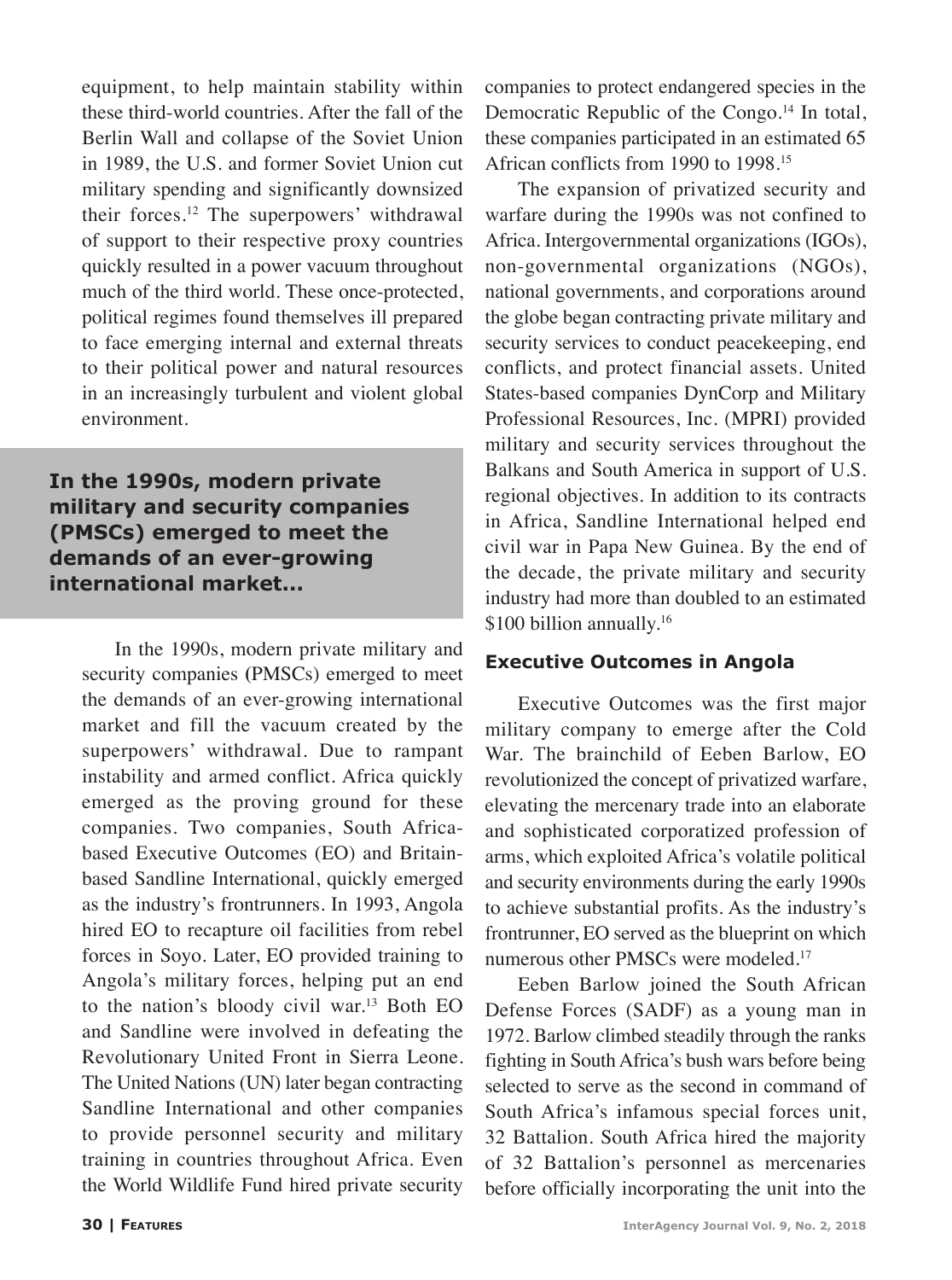SADF. The unit had a unique mix of personnel, consisting primarily of black enlisted soldiers and noncommissioned officers (NCOs) from Angola and white officers from South Africa, the United Kingdom (UK), Rhodesia, Portugal, and the U.S. Specializing in counterinsurgency warfare, 32 Battalion consistently achieved the SADF's highest kill ratios and under Barlow's leadership became one of the most famous and highly-decorated units in South African military history.<sup>18</sup>

As apartheid came to an end, so did Barlow's career in the SADF. The new government discharged thousands of soldiers as it drastically restructured the South African military. In need of employment, yet not wanting to abandon his profession as a soldier, Barlow had the innovative idea to apply his military knowledge and experience to the private sector. In 1989, Barlow secured an investment from Strategic Resources Corporation (SRC), a venture capital and holding company, and EO was born.

Barlow had no difficulty filling EO's ranks. In 1993, because of negotiations between the white Nationalist Party and Nelson Mandela's black African National Congress (ANC), the SADF deactivated over 60,000 soldiers and underwent a drastic restructuring.<sup>19</sup> Barlow quickly surrounded himself with former members of the SADF's most elite units, including 32 Battalion, 1 Reconnaissance Commando, and 44 Parachute Brigade. To entice disciplined professionals, EO offered salaries commensurate to what elite military professionals deserved. Compensation ranged from \$2,000 to \$13,000 per month based on experience and expertise, with the average enlisted soldier earning \$3,500 a month. These salaries were five to ten times higher than the dismal salaries offered by the SADF and other standing African militaries. In addition, EO offered its personnel generous life insurance benefits and full medical coverage, which helped recruit responsible family men in addition to adventurers and thrill seekers.<sup>20</sup>

The company's first contracts were relatively tame. Barlow used his connections in the South African military to help win a contract to organize and train special forces units for the newly-revamped South African military. Diamond-mining giant De Beers also awarded EO a contract to investigate thefts and provide security at its mines in South Africa. From these early contracts, EO grew to eventually offer five essential military and security-based services:

- 1. Strategic and tactical advice.
- 2. Advice and assistance in the selection and acquisition of weapons.
- 3. Military training for land, sea, and air warfare.
- 4. Peacekeeping services and pacification of hostile populations.
- 5. Paramilitary services to include basic and advanced security operations.

The company marketed these services as means of protecting lives and assets and bringing stability to volatile and lawless regions of the world. Although many of the services were military in nature, the term "mercenary" never entered EO's vernacular. Instead, Barlow described the company as a counterintelligence consulting firm.21

## **In 1993, EO secured its first lucrative international contract...to retake a strategic oil refinery held by...rebels...**

In 1993, EO secured its first lucrative international contract after the government of Angola hired the company to retake a strategic oil refinery held by National Union for the Total Independence of Angola (UNITA) rebels in Soyo, Angola. A quickly-assembled, 28-man commando element, $2<sup>2</sup>$  equipped with state of the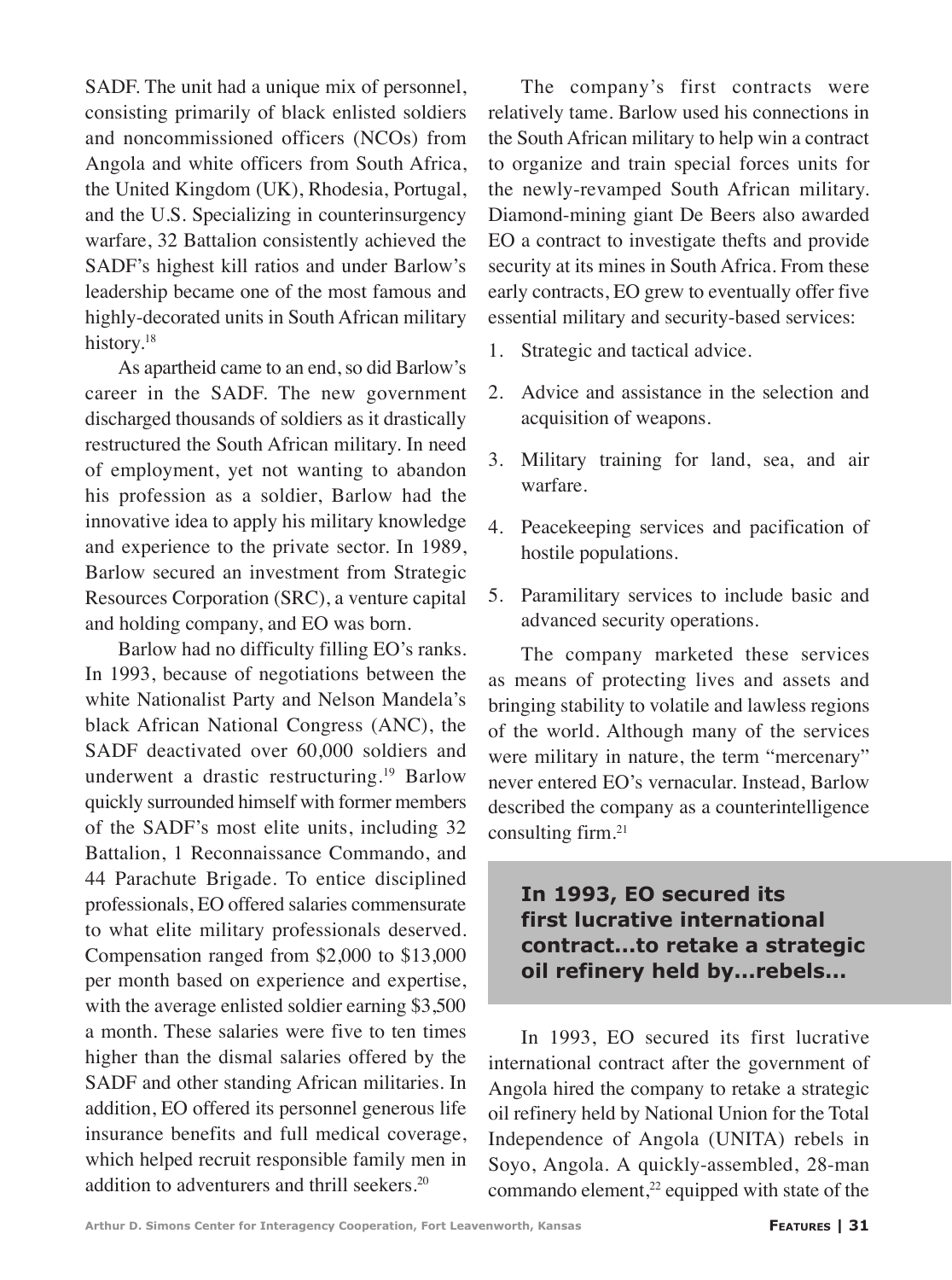art weapons and equipment infiltrated UNITA territory, engaged the rebels in a fierce yet wellcontained firefight, and retook the refinery completely intact.<sup>23</sup> The Angolan president was extremely impressed and subsequently offered the company a one-year renewable contract for the sum of \$40 million to support the Angolan government in its fight against the UNITA rebels.24

With speed and efficiency on par with the world's most elite special operations forces, EO committed a force of 500 military advisors to Angola.25 These advisors served in various capacities, such as supervising security of military and industrial installations and protecting them from enemy attack and conducting unilateral commando raids and intelligence operations deep within rebel-controlled territory. The majority of EO's advisors partnered with Angola's 16<sup>th</sup> Brigade. The advisors guided the brigade through an extensive combat training

## **Executive Outcome's involvement in Angola was widely viewed as a success.**

program and inserted themselves at all levels of the unit's command to help stiffen the unit's resolve and guide operations from the top down. Beyond the training role, EO advisors actively participated in combat operations, accompanying the  $16<sup>th</sup>$  Brigade into battle to find, fix, and finish UNITA rebel forces.26

To support its operations on the ground, EO maintained its own air component. Under its subsidiary, Ibis Air, EO acquired a wide range of aircraft. To provide logistical support, Ibis Air maintained a small fleet of fixed wing transports, including at least two Hawker Siddeley Andovers and two Boeing 727s. To support combat operations, EO employed Mi-24 Hind-D helicopter gunships, Mi-8 and Mi-17 transport helicopters, L-39 ground attack aircraft,

and even MIG-23 jet fighters.<sup>27</sup> In addition to the psychological impact these aircraft had on the enemy, EO's private air force provided the company with a marked advantage over the rebels in both mobility and firepower.

After routing a large UNITA force on the outskirts of the Angolan capital in 1994, EO led the  $16<sup>th</sup>$  Brigade on a series of highly-successful counteroffensives. The combined EO-Angolan operations drove the rebels out of major cities, captured the Cafunfo diamond mines, and reclaimed the Soyo oil fields. The UNITA rebels, unable to match EO's combat abilities, quickly sued for peace. Executive Outcomes proved so devastating to the UNITA rebels that during peace negotiations, the rebels demanded EO depart Angola as a fundamental condition of their surrender.<sup>28</sup>

Executive Outcome's involvement in Angola was widely viewed as a success. The company brought Angola's bloody civil war to an end, a task UN peacekeepers proved incapable of accomplishing. Furthermore, EO did so at a significantly lower cost than the UN peacekeeping mission, for which the international community was paying \$1 million a day during the same period, with no results.<sup>29</sup> The successful execution of EO's Angola contract served as a proof of concept for Barlow's incorporated army. The effective, efficient, and overall professional way EO conducted operations made privatized warfare a legitimate security option for many countries.30

#### **Private Military and Security Contracting Post-9/11**

Although the 1990s saw the resurrection of privatized military and security services with companies like EO and Sandline International, the industry did not enter its golden era until after the terrorist attacks of September 11, 2001. The 9/11 terrorist attacks highlighted both the public and private sectors' vulnerability to international acts of terror and lawlessness. Governments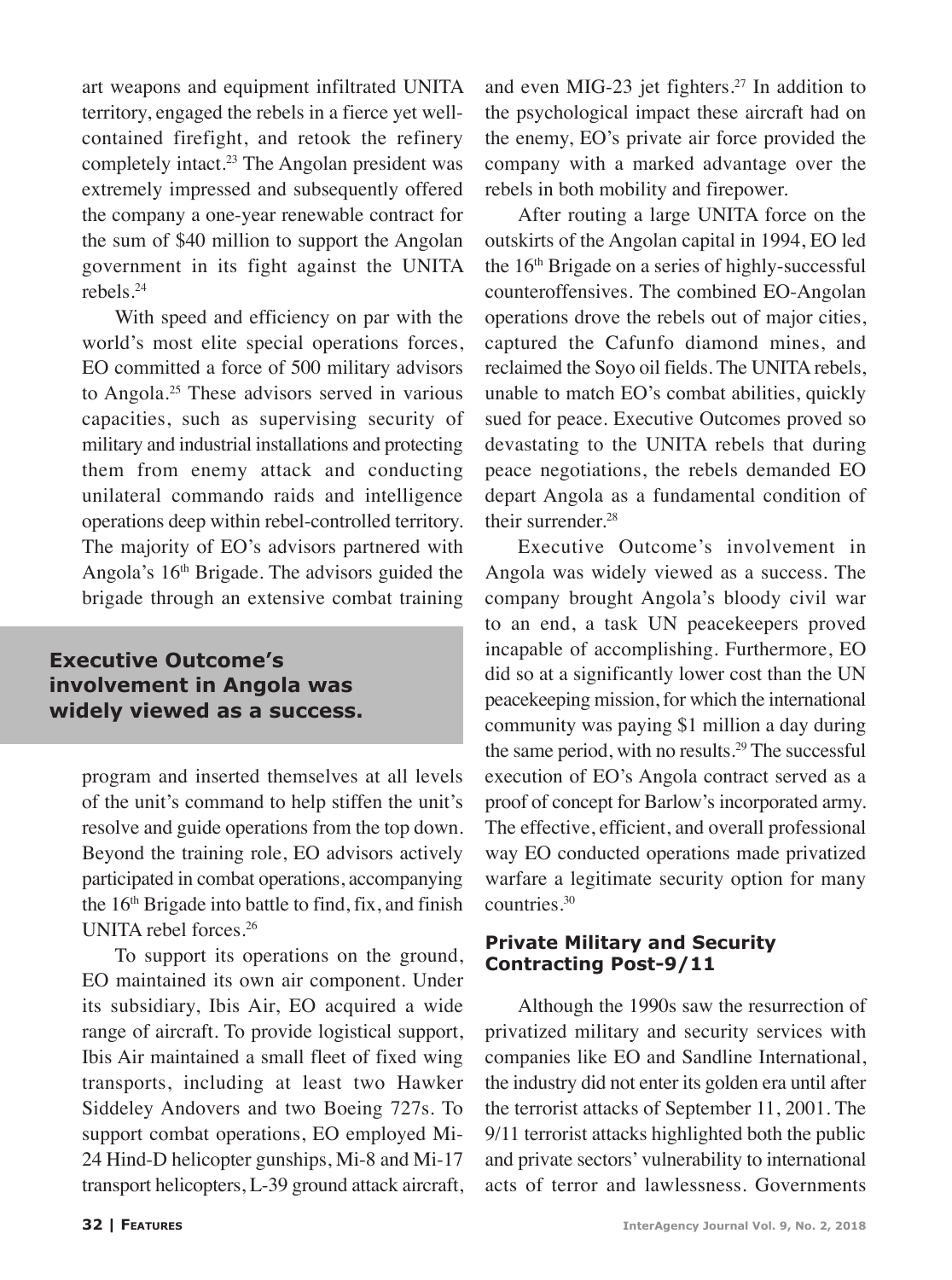and private entities both sought ways to bolster security and protect assets at home and abroad. Where government military and police forces fell short, decisionmakers turned to the private sector to provide support. This sudden increase in demand led to the private military and security industry's unprecedented growth.

The Global War on Terrorism (GWOT), launched in response to the 9/11 terrorist attacks, served as a watershed for the privatization of security and warfare. In addition to existing overseas commitments, the wars in Afghanistan and Iraq severely stretched the U.S. military. When the Iraqi people failed to welcome U.S. forces as liberators following the 2003 invasion, sparking a long and bloody insurgency, the U.S. military quickly found itself under staffed. Then Secretary of Defense Donald Rumsfeld turned to PMSCs to fill the gap and provide services once reserved for traditional government soldiers. The U.S. government and its agencies issued contracts to these companies worth hundreds of millions of dollars to provide military and security services in the war zone.<sup>31</sup> Contractors secured Iraqi government and industrial infrastructure, trained Iraqi security forces, guarded U.S. compounds, escorted convoys, and served as bodyguards for high-ranking U.S. and Iraqi leaders. Over 20,000 private military and security contractors served alongside the U.S. military in Iraq, representing a force larger than any other allied country.<sup>32</sup>

Widespread employment of companies, such as Blackwater, Triple Canopy, Aegis, DynCorp, Erinys, Olive Group, and numerous others during the GWOT marked a definitive end to the states' monopoly on armed conflict. Private military and security contracting companies have become important international actors in the security sector. Today, these companies are providing their services in more than 110 countries around the world, and the demand continues to grow. It is not surprising to learn that the industry has enjoyed a yearly 7 percent

increase in revenue over the last decade, with an estimated annual revenue reportedly nearing \$200 billion.<sup>33</sup>

#### **Corporate Armies: A Business Model for Armed Conflict**

International demand has fueled the development of more than one hundred registered PMSCs.34 These companies have succeeded in applying the corporate business model to privatized security and warfare. Some of these companies, such as MPRI, Armor Group, and Vinnell, are subsidiaries of larger corporations, while other companies remain independent firms.<sup>35</sup> Many boast board members who are powerful public figures, such as former U.S. Attorney General John Ashcroft and Texas billionaire Red McCombs, who both sit on ACADEMI's board of directors. Like other modern corporations, these companies maintain websites, publish brochures, and actively market their products and services to potential clients. By maintaining a professional corporate image, they are viewed largely as legitimate businesses providing a unique and viable service.

**Private military and security contracting companies have become important international actors in the security sector.**

These unique corporate bodies offer a wide range of services to their clients. Triple Canopy, a well-known U.S.-based PMSC, offers services in two categories: mission support and integrated security. Under mission support, Triple Canopy lists logistics and supply chain management; construction, operations, and maintenance; advisory and mentoring; contingency support; intelligence; information technology and communications; and information operations as available services. Under the integrated security category, Triple Canopy advertises installation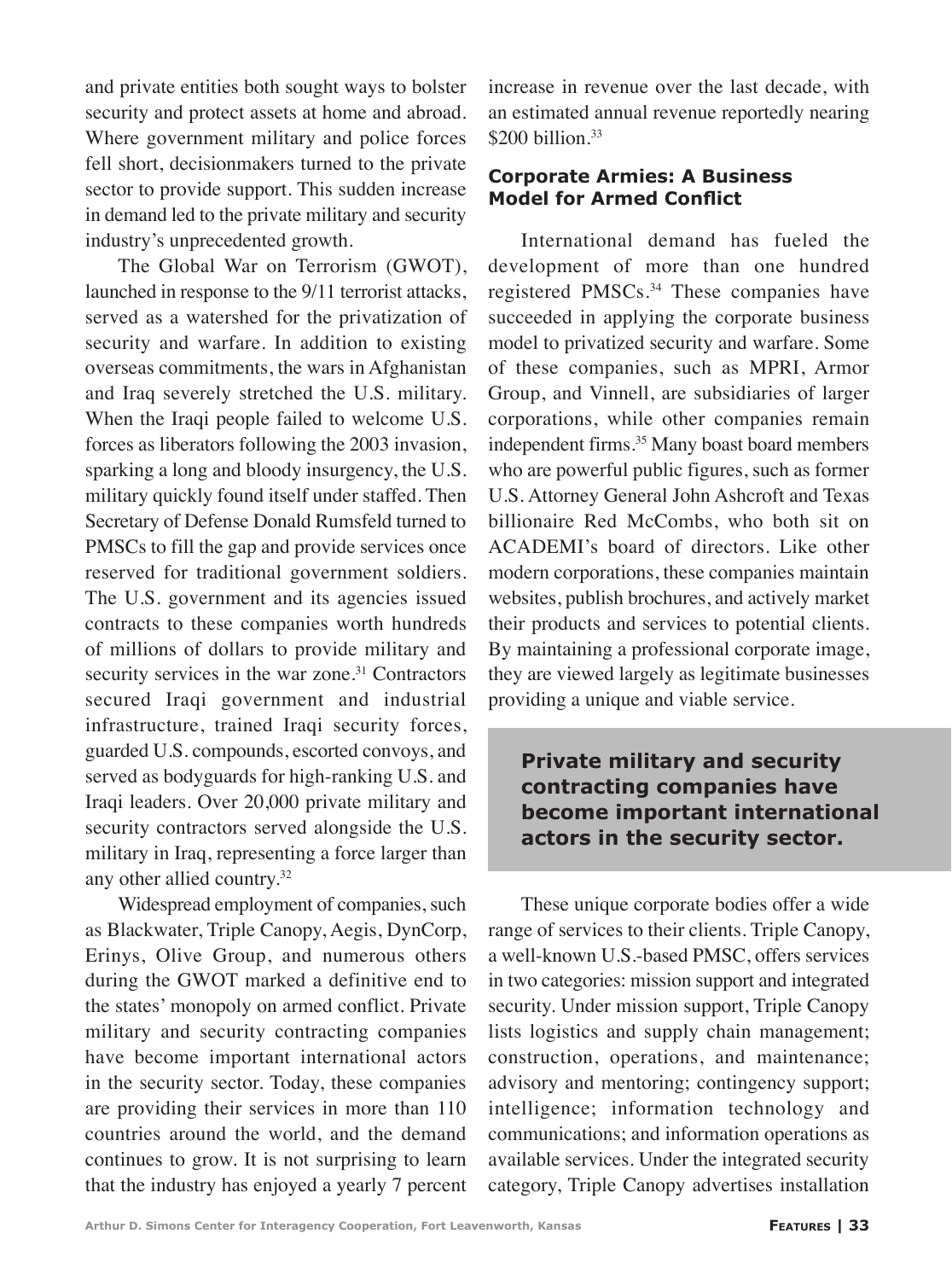security, critical infrastructure protection, highthreat protection, tactical training, and technical security.<sup>36</sup> Most PMSCs of comparable size advertise similar services, the descriptions of which they intentionally leave vague and openended, as the services they render frequently go beyond their diplomatically-crafted descriptions. In fact, a growing number of these companies are conducting activities once reserved for frontline combat troops.<sup>37</sup>

# **Due to their vast arsenals, it has become increasingly difficult to distinguish PMSCs from first-rate special operations units by either their appearance or capabilities...**

Many of today's "contract warriors" are trained and equipped to actively participate in offensive combat operations to accomplish their clients' objectives. The lucrative contracts awarded to these companies in conjunction with the relatively small size of their forces allow them to equip their personnel with the most advanced personal weapons and equipment available. In fact, contractors are frequently better equipped than their U.S. military counterparts. This is largely due to the strict government policies that govern U.S. Department of Defense (DoD) equipment acquisitions.<sup>38</sup> Since such bureaucratic red tape does not apply to the private sector, these companies can purchase the most innovative equipment as it becomes available. Many arsenals go well beyond small arms and personal equipment. ACADEMI, Triple Canopy, and Aegis, maintain fleets of armored vehicles, fixed and rotary-wing aircraft, fast attack maritime vessels, and even armed unmanned aerial vehicles.<sup>39</sup> Some companies even operate their own research and development facilities, producing highly-marketable, military-grade equipment for domestic and foreign military sales. Due to their vast arsenals, it has become increasingly difficult to distinguish PMSCs from first-rate special operations units by either their appearance or capabilities on the battlefield.<sup>40</sup>

#### **Modus Operandi**

The majority of PMSCs operate out of the U.S., UK, and South Africa, which happen to be their principal clients.<sup>41</sup> Many maintain offices near their respective national capitals, facilitating the solicitation of lucrative government contracts. These companies normally have a small fulltime staff led by former military officers from elite organizations such as U.S. Army Special Forces (SF) and Navy Sea, Air, Land (SEALs); British Special Air Service; and South African Reconnaissance Commandos.<sup>42</sup> The full-time staff negotiate contracts and maintain a database of recruits.

Like any other business, these companies must compete for market share. When a government or private entity identifies the need for their services, it can either go directly to a sole PMSC or request bids from any number of companies. If the government requests bids from numerous companies, the staff must prepare a proposal and submit it to the potential client for evaluation, negotiation, and selection. After the client selects a proposal, the client and the selected company prepare a contract. These contracts are not unlike contracts for any other service; they provide a statement of work; define success and identify the company's performance requirements. The contract also outlines responsibilities of both parties, specifically regarding personnel, logistics, and operational expenses. Although the process can be tedious when working with a government agency such as the U.S. DoD, the payoff can be substantial, with countries granting contracts to PMSCs for as much as \$831 million.43

To maintain a competitive edge, each PMSC maintains a long list of highly-trained and thoroughly-vetted applicants. During the GWOT, Blackwater reportedly maintained a database of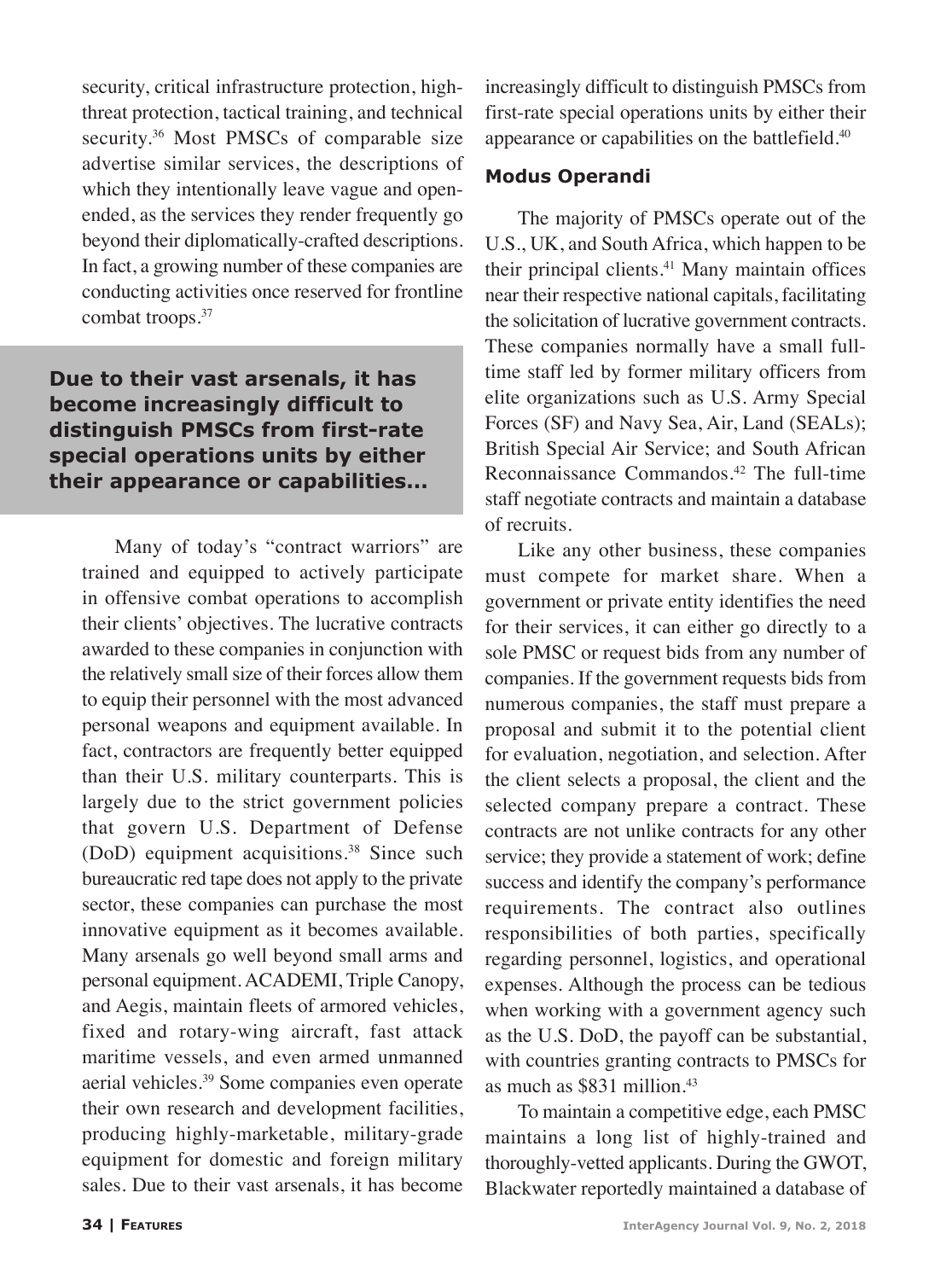over 21,000 recruits, the majority of which were prior soldiers or police officers.<sup>44</sup> ACADEMI and Triple Canopy require their applicants to attend an assessment at their respective training compounds. During the assessment, they evaluate their applicants' physical fitness, marksmanship, tactical prowess, and any number of additional traits. When a company wins a contract, its staff reviews its pool of recruits to identify the bestqualified personnel based on its client's specific needs. If the contract is to provide maritime security operations, the company will likely turn to its ex-SEALs and other naval special warfare veterans. If the contract requires expertise in foreign internal defense or counterinsurgency, the company may turn to its former Green Berets, who possess regionally-specific, cultural expertise and language skills. Once the staff selects the appropriate personnel, it stages, equips, and deploys them to execute the contract. As can be expected from the private sector, these companies have streamlined this process for maximum speed and efficiency.<sup>45</sup>

## **The Benefits of Contract Warriors**

The unique nature of PMSCs offers advantages over the employment of traditional military forces. First, they can help compensate for a lack of willing or qualified soldiers. This is especially the case in third-world countries where militaries traditionally lack adequate leadership, training, and resources.<sup>46</sup> They can provide sizeable, well-trained forces to meet client demands. If the mission demands a particular skill set, they can reference its database and form highly-qualified teams tailored specifically to meet unique mission requirements. Clients frequently contract these companies to do more than provide manpower for the battlefield. Often advisers and training teams are required to help develop the clients' own armed forces and to advise senior political and military leaders. In this capacity, these companies are both invaluable force multipliers

and an economy of force.

The rapid pace at which PMSCs deploy personnel also provides a marked advantage over conventional military forces. Because they represent a private entity, the deployment of their forces is not bound by the same bureaucratic regulations as most government military forces. Whereas the deployment of government forces often requires significant political lead-time to meet legislative and judicial requirements, these companies can frequently have personnel on the ground within days of signing a contract, $47$  which allows them to rapidly fill security gaps until conflicts can be peacefully resolved, host nation troops are ready to take over, or international peacekeeping forces are mobilized.<sup>48</sup> Many industry leaders claim their companies could have rapidly deployed to stem genocide in Rwanda, possibly saving tens of thousands of lives while the world waited for the UN to take action.49

**...deployment of government forces often requires significant political lead-time...these companies can frequently have personnel on the ground within days of signing a contract...**

Another major benefit of utilizing these companies is the cost savings associated with contracting military and security personnel on an as-needed basis in lieu of maintaining a large standing force. Maintaining a standing military or security force is an extremely costly endeavor. Troops must continuously be paid, and their equipment maintained whether they are actively conducting operations or merely sitting in garrison. It is far less expensive to hire a PMSC temporarily when the need arises than to maintain a large standing military between conflicts.<sup>50</sup> This becomes more evident when considering the need for special skills or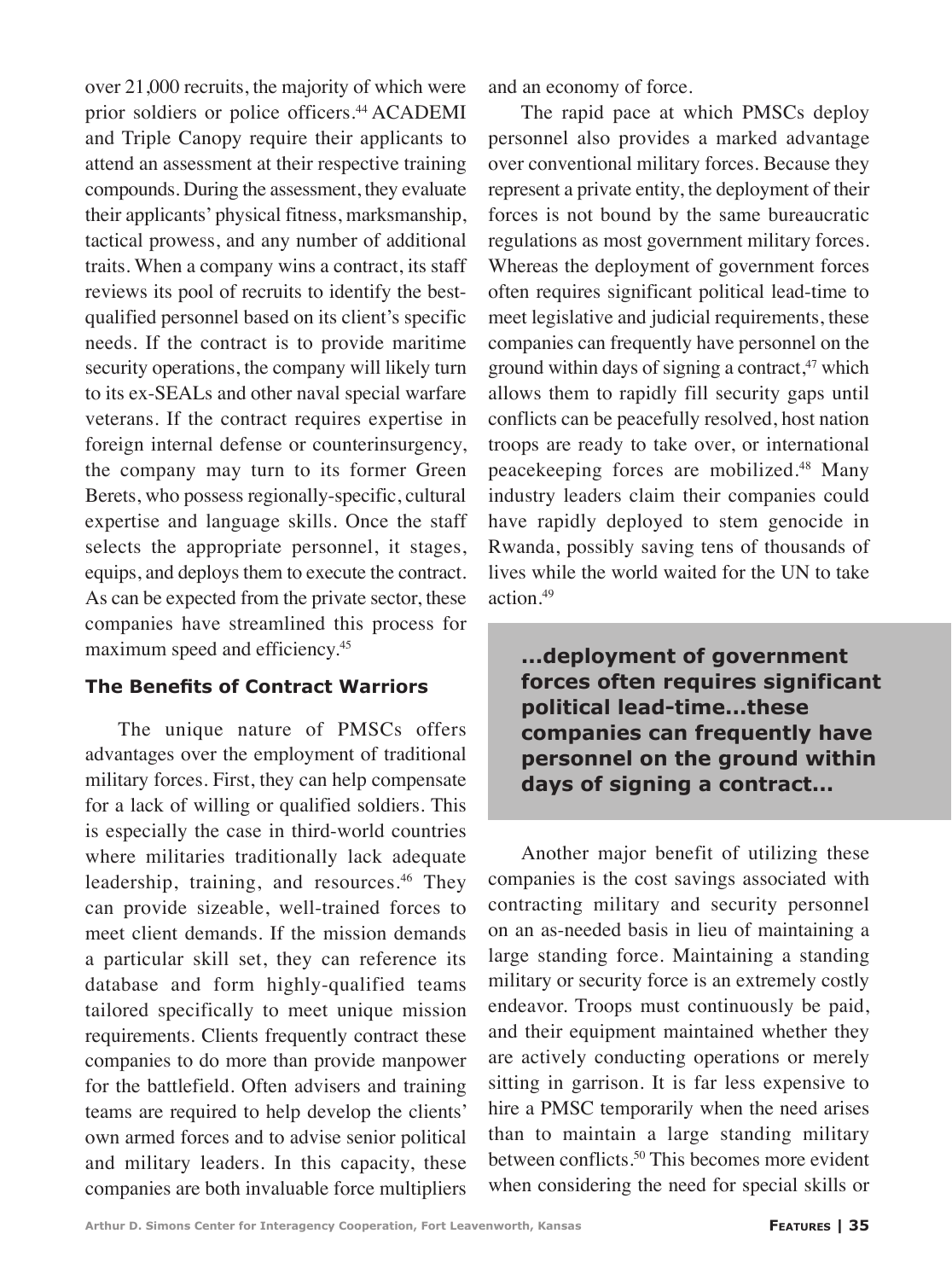capabilities that may be required. It is simply not cost effective to maintain a wide range of niche specialties in the event they may be needed during a future crisis when compared to the contract alternative. With PMSCs, clients can secure highly-talented and specialized personnel without the long-term economic cost associated with generating and maintaining those personnel themselves.<sup>51</sup>

## **The CBO found that...the employment of contractors led to substantial savings over time.**

Using PMSCs to resolve conflicts can also save significant political capital. When a foreign government or corporation has an interest in a country, supporting the local government military or police forces may not always be an option. Organizations can hire these companies as a means of achieving their security objectives without running the risk of supporting oppressive third-world regimes that may have a history of human rights violations.<sup>52</sup> The decision to send these companies overseas, instead of government troops, as a tool of foreign policy is also less costly politically. Contractors working for these companies deploy by choice and for profit; the public does not view sending them into harm's way with the same aversion as the deployment of government troops to foreign lands.<sup>53</sup> Proprietary and contractual rights also afford a certain level of plausible deniability and commercial secrecy, helping politicians retain their political capital. Clients can shield the size, scope, and cost of their involvement from public scrutiny and, in some cases, even Congressional oversight.<sup>54</sup>

#### **Comparing the Cost**

During the GWOT, government watchdogs questioned the use of these companies in Iraq and Afghanistan, claiming their employment was fiscally irresponsible. In response to these allegations, in 2008, the U.S. Congressional Budget Office (CBO) launched an investigation that examined the government's use of PMSCs from 2003 to 2007. The CBO found that although the cost of hiring military contractors was slightly greater than deploying soldiers for the same tasks and periods of time, the employment of contractors led to substantial savings over time. These savings are primarily the result of reduced personnel costs when contracting these companies.<sup>55</sup>

At first glance, personnel costs for private military and security contractors appear significantly higher than personnel costs for soldiers. Contractors in Iraq and Afghanistan frequently earned between \$500 and \$1,200 per day depending on their qualifications and responsibilities. By comparison, the average U.S. soldier earned \$140 to \$190 per day.<sup>56</sup> Looking solely at these figures, soldiers appear far more cost effective than their civilian counterparts. However, according to the CBO study, there are several additional variables to take into consideration including additional benefits, training costs, and personnel strength requirements.

Although soldiers' daily earnings appear low, this fails to account for the full range of benefits soldiers and their families received at the government's expense including free healthcare and government-funded housing. Soldiers also receive educational benefits, including tuition assistance and the Post-9/11 GI Bill. Soldiers who extend their service commitments are often eligible for sizeable bonuses, sometimes more than \$100,000. Soldiers transitioning out of the military may be entitled to disability compensation and, if they served at least 20 years, a government pension amounting to 50 percent or more of their salary paid to them for the rest of their lives. For soldiers killed in the line of duty, the government pays beneficiaries up to \$500,000 in life insurance and death gratuities. When the monetary value of these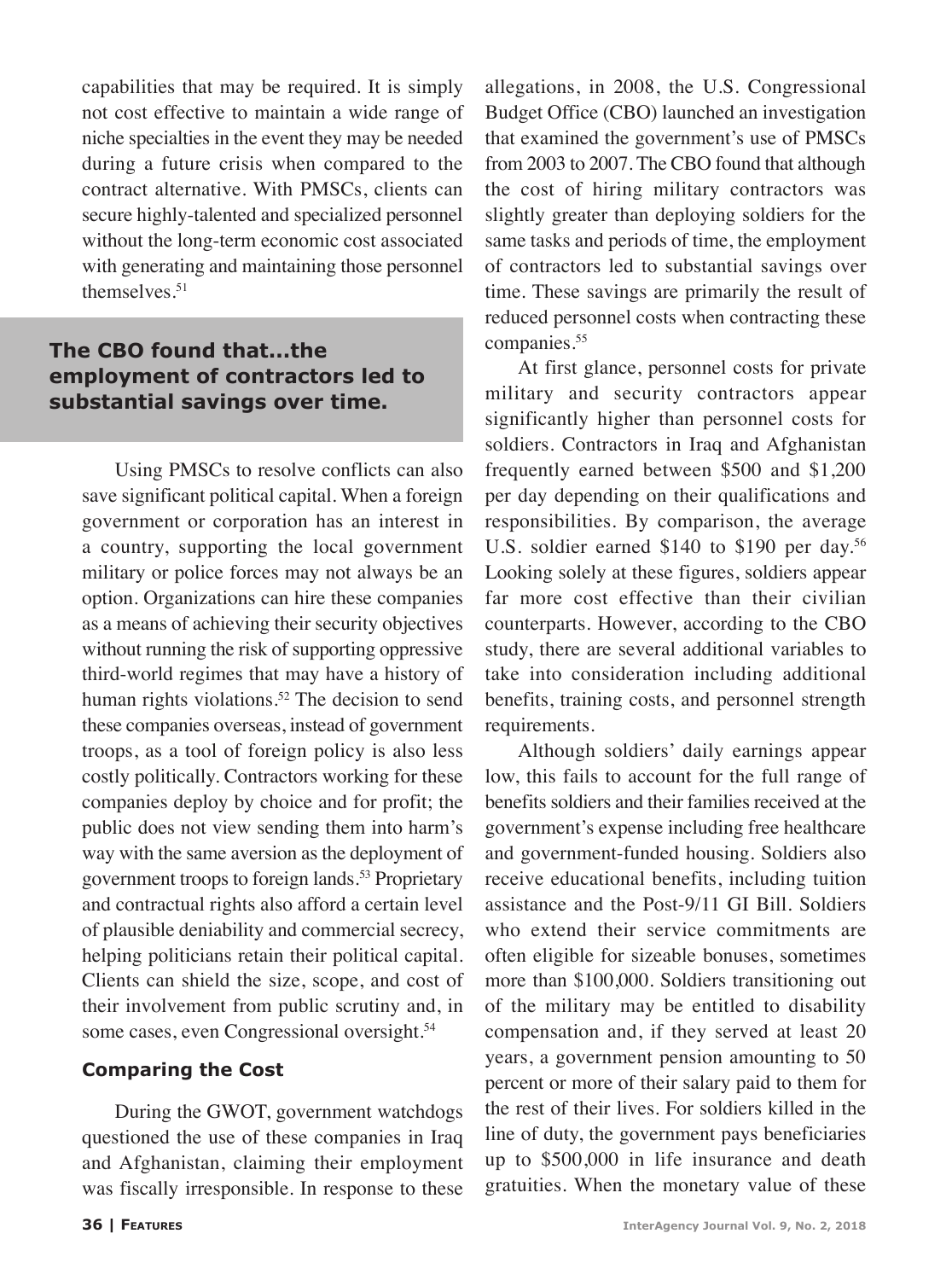benefits is factored into the equation, the gap between salaries closes substantially.<sup>57</sup>

When comparing the personnel costs of contractors and U.S. soldiers, one must also consider costs associated with recruiting, training, and developing personnel. The government need not spend a dime to recruit contractors; PMSCs maintain databases full of qualified personnel and actively seek out government contracts. In addition, they hire personnel based on preexisting qualifications; thus, the government receives contractors with the specialized skills and expertise it desires without having to invest the time and capital to develop or maintain them. Soldiers, on the other hand, require a significant investment as the government must spend up to several years and hundreds of thousands of dollars training and developing its soldiers before they are truly proficient and experienced in their assigned occupational specialties.

A significant cost difference between soldiers and contractors also exists regarding personnel strength requirements. The U.S. military does not deploy soldiers to combat zones indefinitely. Instead, the military rotates personnel on a regular basis, giving them the ability to return to their home stations, spend time with family, decompress, attend professional military education, and train as a unit prior to deploying to combat again. At the height of the wars in Iraq and Afghanistan, the U.S. military aimed for a 1:1 ratio of a soldier's time spent at home station to time deployed. Eventually, as the military grew, this ratio climbed to 2:1, placing two soldiers at home for every one deployed.58 Under these circumstances, PMSCs provide significant cost savings. While the military must pay to maintain all its active duty personnel whether they are deployed or not, these companies only bill the government for personnel actively engaged in fulfilling the contract. The most significant savings come when the fighting ends, at which point the

government can allow the company's contract to expire. This eliminates the operating costs altogether, whereas the military must continue to budget for operating costs associated with active duty soldiers or go through a lengthy and expensive drawdown process.

When the CBO accounted for these factors, it found that the cost of these companies did not differ greatly from that of a comparable military unit performing a similar function. However, the CBO identified substantial cost savings following the conclusion of hostilities, at which point the government can allow its contracts with these companies to expire and government payments cease. This provides a significant advantage over traditional military forces, which the government must continue to fund regardless of their status.<sup>59</sup>

**Some scholars have argued that PMSCs are simply modern incorporated bands of mercenaries.**

#### **The Dogs of War in the Fog of War: Issues with Privatized Warfare**

The rapid expansion and ambiguous nature of the private military and security industry in conjunction with a series of high profile incidents involving its employees have raised several questions pertaining to the industry's legitimacy and lack of transparency.

First is the question of private military and security contractors' status on the battlefield. Some scholars have argued that PMSCs are simply modern incorporated bands of mercenaries. This is significant because the internationally recognized Law of Land Warfare does not classify mercenaries as lawful combatants, and thus they are not afforded the same rights and protections as traditional soldiers. As unlawful combatants, mercenaries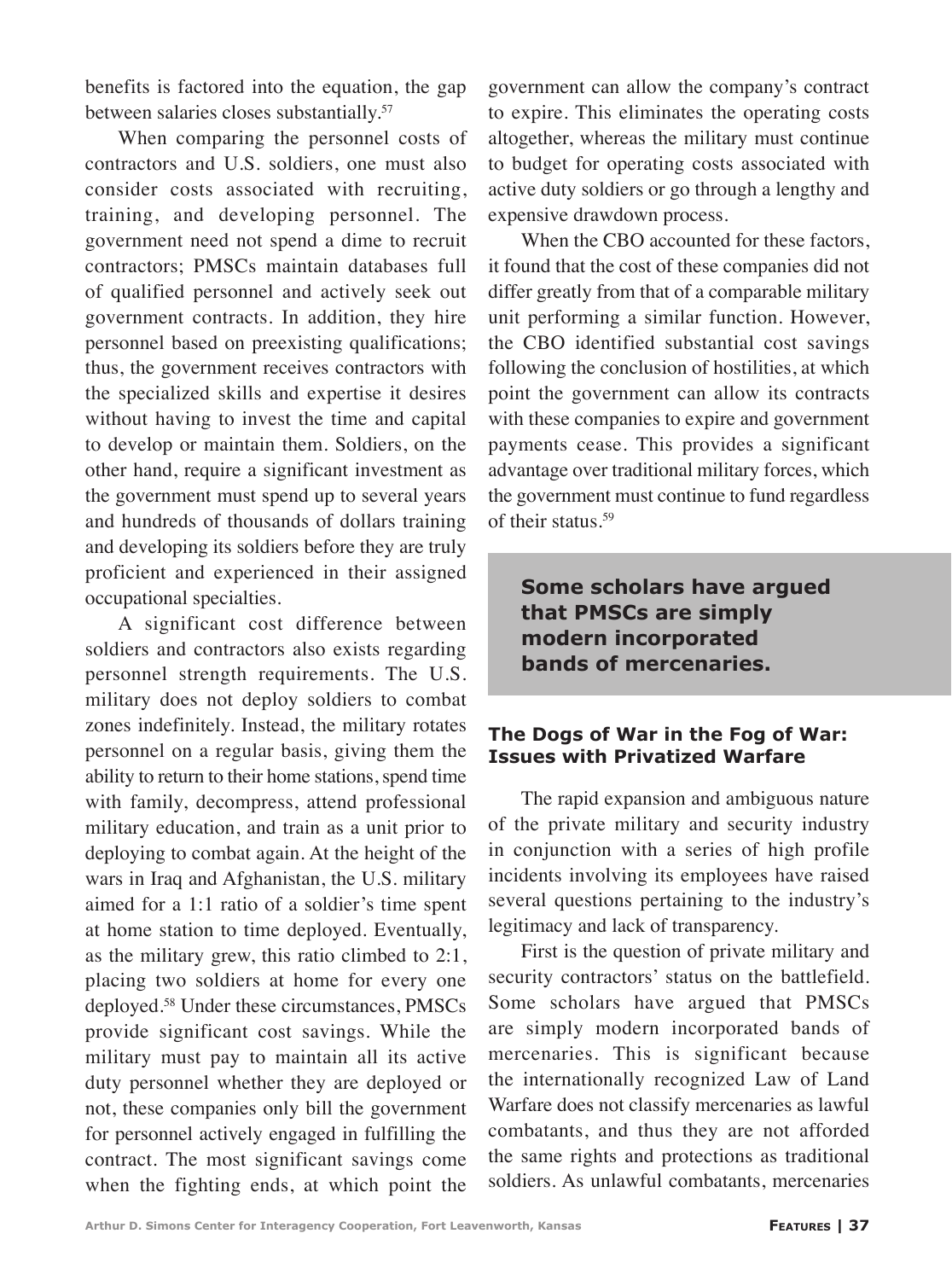may be held criminally liable for their actions on the battlefield and, if captured, are not entitled to the same protections offered to prisoners of war.

## **The unique role these contractors fill on the battlefield arguably blurs the line between soldier and civilian...**

The current standard for determining status is Additional Protocol I (Article 47) to the Geneva Conventions of 1949. Article 47 defines a mercenary as a person who meets the following criteria:

- Specially recruited locally or abroad to fight in an armed conflict.
- Takes direct part in hostilities.
- Takes part in hostilities for private gain and is promised by or on behalf of a Party to the conflict material compensation substantially in excess of that promised or paid to combatants of similar ranks and functions in the armed forces of that Party.
- Neither a national of a Party to the conflict nor a resident of territory controlled by a Party to the conflict.
- Not a member of the armed forces of a Party to the conflict.
- Not sent by a State which is not a Party to the conflict on official duty as a member of its armed forces.

For an individual to be considered a mercenary, all the requirements must be true. For PMSCs and their employees, the point pertaining to motivation, is exceptionally difficult to prove. The motivation for many military and security contractors goes beyond financial gain. Many contractors claim their ideology, sense of patriotism, or longing for adventure as their primary motive for participating in armed conflicts. After examination of the criteria, many international experts, including the International Committee of the Red Cross, have found that labeling legally-registered PMSCs as mercenaries is unfounded.<sup>60</sup>

If PMSC employees are not mercenaries, what are they? The unique role these contractors fill on the battlefield arguably blurs the line between soldier and civilian, which poses an important legal conundrum as the rights and protections offered to soldiers and civilians vary widely. Soldiers, as legal combatants, retain rights not afforded to civilians. Soldiers have a right to participate in hostilities; civilians do not. Soldiers also have a right to intentionally target hostile combatants and are immune from prosecution for their role in hostilities. With these rights come responsibilities. Soldiers are obligated to act in accordance to the Law of Land Warfare. Soldiers are also required to identify themselves as combatants by bearing arms openly and wearing distinct uniforms that help identify them on the battlefield. Although PMSC employees frequently bear arms openly, they routinely dress in civilian attire, extending legal ambiguity to physical confusion on the battlefield. This could put innocent civilians at risk, as it becomes increasingly difficult to distinguish between hostile combatants, who represent legitimate targets, and civilians afforded protected status.<sup>61</sup>

Beyond the legal status, the rise of the private military and security industry has also raised questions as to the industry's validity and reliability in armed conflict. The hiring of private entities to conduct military and security operations disturbs some scholars. Their concern is over the legitimacy of clients actively employing these companies. Because there is currently no international governing body, a client's legitimacy remains subjective at best. Due to proprietary rights, the industry is seldom required to disclose the identity of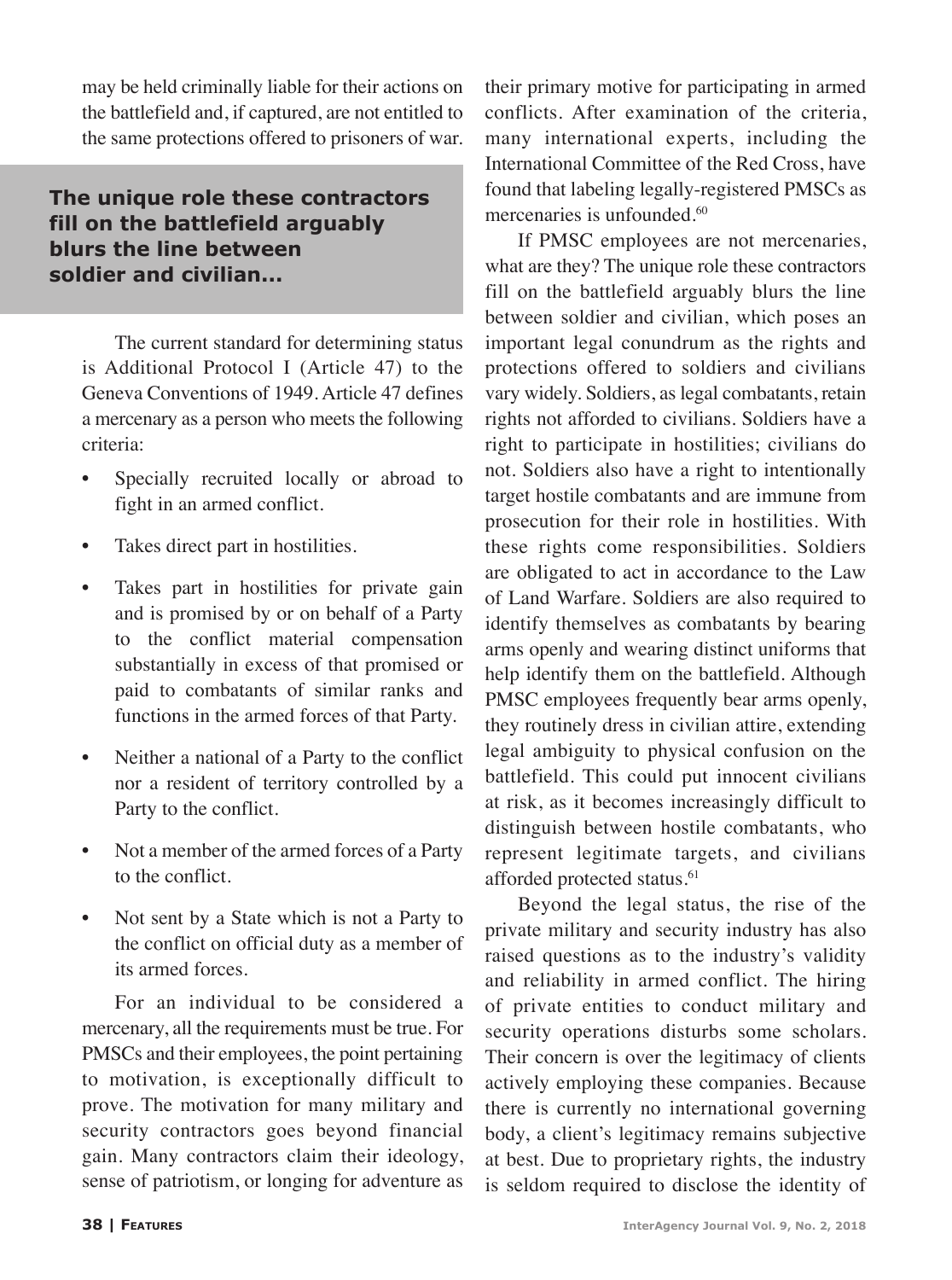its clients.<sup>62</sup> Some argue that this apparent lack of transparency allows governments and corporations to hire these companies without the public's knowledge, thus allowing them to conduct activities that voters and shareholders may find unacceptable. Others argue that national powers could use these companies as surrogates to wage proxy wars. $63$ 

Like any other business, PMSCs are organized with the intent and purpose of making a profit. Those opposed to these companies argue that their dependence on conflict to make a profit represents a conflict of interest. These scholars question their effectiveness in armed conflict and suggest they may have ulterior motives when executing their contracts.<sup>64</sup> From a business perspective, quickly resolving a conflict may not be a PMSC's most profitable course of action and, theoretically, it could secretly prolong a conflict in order to extend its contract for greater profits. However, this is unlikely due to the large number of these companies currently in the market all competing for business. If a client is not satisfied with one company's performance, it can simply hire a different company.

#### **Oversight and Accountability**

Most disturbing is the apparent lack of legal clarity and oversight within the industry. Private military and security contracting companies have long operated in legal ambiguity. The nature of the international security industry results in companies frequently operating in locations where there is no effective rule of law. With international law being hazy at best, they frequently operate in legal gray areas with minimal oversight.65 However, high profile incidents involving these companies in places such as Sierra Leone, Bosnia, and Iraq gained international media attention and placed pressure on lawmakers to act. Due to recent changes in the U.S. Code of Federal Regulations, American private military and security contractors are potentially subject to several sources of law and

jurisdiction.<sup>66</sup>

First, the Military Extraterritorial Jurisdiction Act of 2000 (MEJA) placed U.S. civilian employees and contractors working in support of DoD missions under the jurisdiction of U.S. courts for felonies committed outside sovereign U.S. territory while accompanying U.S. military forces. The MEJA jurisdiction only applies to private military and security contractors working in support of DoD contracts. Contractors working for other federal departments or agencies, such as the Department of State (State), are not subject to MEJA jurisdiction.<sup>67</sup>

## **Private military and security contracting companies have long operated in legal ambiguity.**

Second, in 2006, the U.S. Congress expanded the jurisdiction of the Uniform Code of Military Justice (UCMJ) to include "persons serving with or accompanying an armed force in the field."68 Prior to this legislation, the UCMJ only applied to serving and retired members of the U.S. armed forces; it had no jurisdiction over ordinary DoD civilians or contractor personnel. Although the expansion of UCMJ to cover civilian employees and contractors has presented constitutional challenges regarding the standards of due process in military courts, it demonstrates the desire to hold DoD civilian employees and contractors accountable for their actions as representatives of the U.S. government.<sup>69</sup>

Finally, the Military Commissions Act of 2006 gives the U.S. government jurisdiction over war crimes committed by its citizens at home or abroad. The act states that the U.S. government will fine, imprison, or execute U.S. war criminals based on the severity of the crimes. Unlike MEJA and UCMJ, the Military Commissions Act of 2006 applies to all U.S. citizens and therefore has jurisdiction over American private military and security contractors, whether they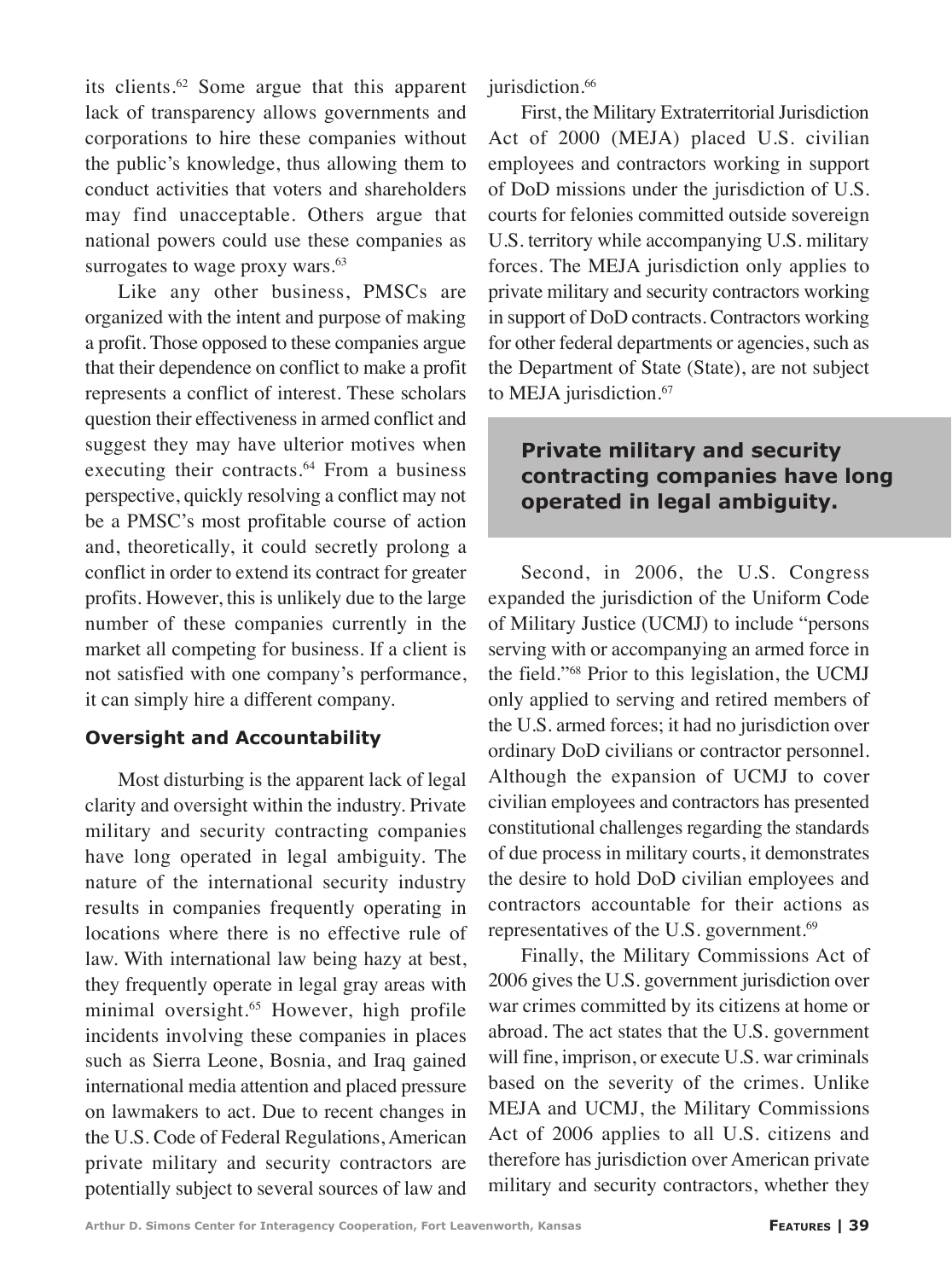are executing a contract in support of a U.S. government agency, foreign government, or private entity.70

**...if increased legal oversight and regulations make maintaining a profitable business untenable, a PMSC can simply relocate its headquarters to nation-states with more relaxed regulations.**

Although these recent changes to federal law make it easier for the government to hold American military and security contractors accountable for their actions overseas, the companies for which the contractors work have developed a variety of tactics to sidestep legal and administrative actions that could impede profits. When these companies attract negative press or incur legal penalties that could affect profits, they have a variety of tools at their disposal to disappear, shed their negative image, and reemerge without penalty. Because they maintain very small full-time staffs, they can dissolve the entire company, relocate, and reopen under a new name relatively quickly and inexpensively. A company simply carries its database of recruits to its new headquarters and offers them contracts under the company's new name.71 The staff of Blackwater employed this tactic, changing its name to Xe and later to ACADEMI, in response to negative attention following several highly-publicized incidents.

Another tactic these companies use to bypass public opinion and attempt to skirt regulations is to employ a shell corporation. A shell corporation serves as a vehicle for business transactions without having any significant assets or operations of its own. A PMSC can establish a shell company and compete for government contracts under the shell corporation's name. When the shell corporation wins a contract, it then subcontracts to the original company,

which then executes the contract under the shell corporation's name. Like any other industry, each private military and security contract can have numerous layers of subsidiaries and subcontracts that make transparency and accountability exceedingly difficult.<sup>72</sup>

Finally, if increased legal oversight and regulations make maintaining a profitable business untenable, a PMSC can simply relocate its headquarters to nation-states with more relaxed regulations. An increasing number have already relocated their headquarters to offshore safe havens in Singapore, Hong Kong, and the Cayman Islands. In addition to a lack of regulations governing the private military and security industry, these locations also offer attractive financial privacy and tax benefits.73 International regulations and enforcement are required to ensure these companies operate respectably no matter where their corporate headquarters is located.

#### **Blackwater and the Nisour Square Massacre**

In 2003, the Department of State contracted Blackwater to provide armed security services in Iraq. The \$27. 7 million contract required Blackwater to provide personnel security for high-ranking State officials and host-nation diplomats, known as principals, as well as provide physical security for State compounds.<sup>74</sup> Mobile teams of Blackwater contractors routinely escorted State principals throughout the combat zone to attend meetings, check on projects, and coordinate activities with the host nation and other U.S. government agencies. Blackwater maintained a flawless record, supporting its clients on hundreds of missions without ever losing a principal. However, a 2007 incident in Baghdad, Iraq, involving Blackwater contractors, left dozens of Iraqis dead or wounded and gave the entire private military and security industry a black eye. This incident resulted in unprecedented legal action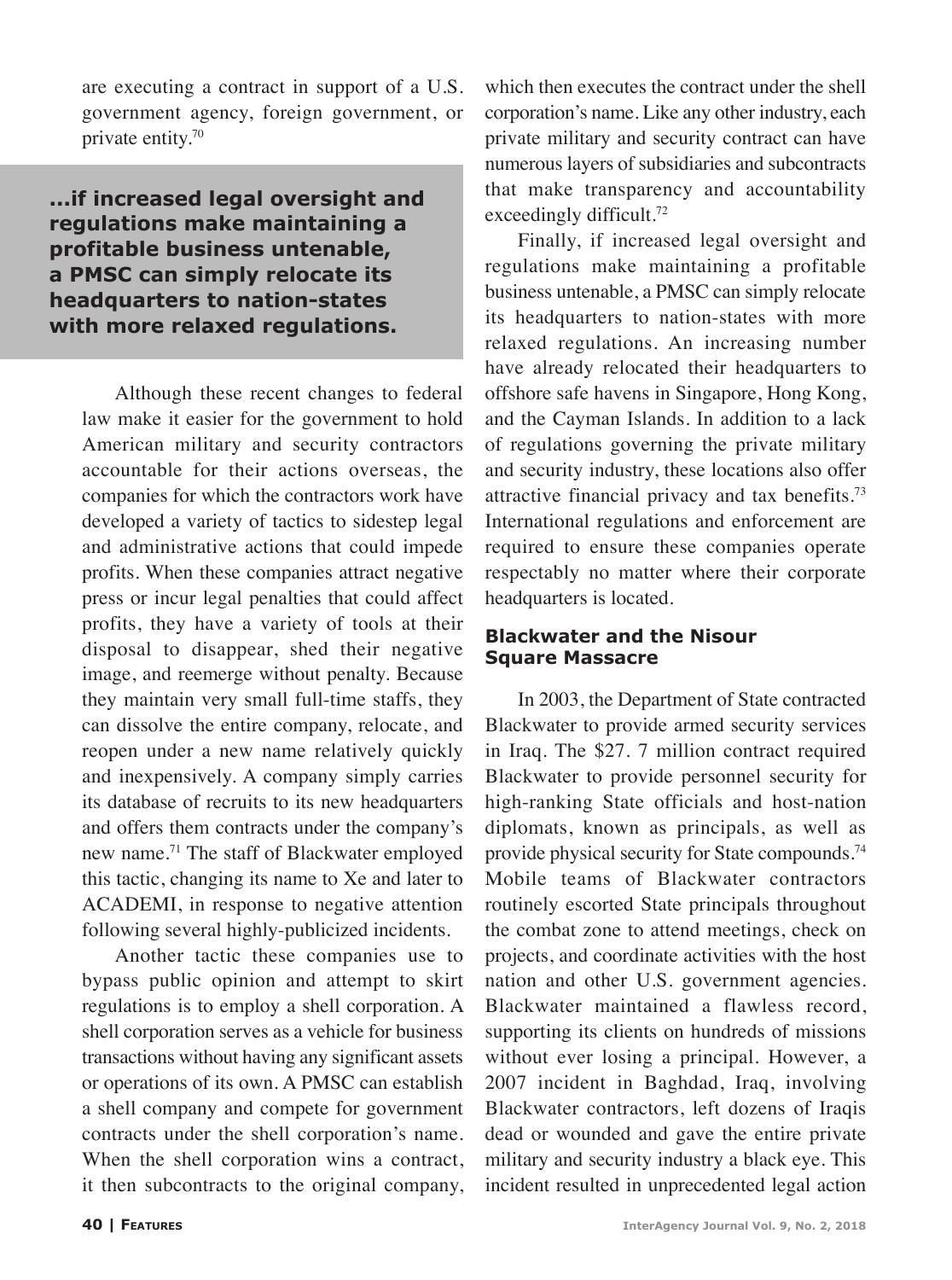against America's warzone contractors.

On September 16, 2007, a Blackwater element known as "Raven 23," consisting of four up-armored vehicles and 19 Blackwater contractors, was conducting a routine route reconnaissance in Baghdad, Iraq. When a car bomb exploded a few miles away in downtown Baghdad, the Blackwater team decided to establish a security perimeter at Nisour Square until it had better awareness of the situation. While stopped at Nisour Square, the element became involved in a small-arms engagement. The ensuing bloodshed left 14 Iraqis dead and another 18 wounded, including women and children. The combined U.S. -Iraqi investigation failed to corroborate the Blackwater contractors' claims that they had acted in self-defense. International pressure quickly built on the U.S. government to take legal action against the contractors.

After a series of legal debates pertaining to Stategranted immunity, legal jurisdiction, and administrative errors, four Blackwater contractors stood trial for the Nisour Square incident in a U.S. federal court in the summer of 2014. Federal prosecutors charged Nicholas Slatten, who allegedly initiated the entire incident, with first-degree murder. Paul Slough, Evan Liberty, and Dustin Heard faced charges for multiple counts of voluntary manslaughter and attempted manslaughter. In addition, all four contractors faced federal weapons charges for using military weapons while committing a felony, where a conviction carries a minimum sentence of 30 years in federal prison.<sup>75</sup>

During its opening argument, the prosecution argued that the Blackwater contractors fired without provocation and used excessive force. The prosecution claimed the contractors fired recklessly, noting that most of the victims were nowhere near the white Kia that the contractors claimed instigated the shootout. Prosecutors also noted that the shooting lasted nearly ten minutes and argued that the contractors should

have broken contact and returned to base. The prosecutor's case rested on the concept of alternative liability; the prosecution did not need to prove which contractor fired the fatal shots. Instead, federal prosecutors only needed to prove the defendants opened fire to make their case.76

# **...four Blackwater contractors stood trial for the Nisour Square incident in a U.S. federal court...**

To prove the defendants' involvement, the prosecution presented testimony from 71 witnesses, including two dozen Iraqis and nine members of Raven 23.77 Multiple witnesses heard one or two initial shots, which prosecutors claimed Slatten fired with his SR-25 sniper rifle. Witnesses also testified to Slatten's deep-seated hatred of the Iraqi people and claimed Slatten bragged that he had "popped a guy's head like a grape. "78 Iraqi witnesses easily identified Paul Slough as a shooter based on his crew position; Slough was the only gunner in a single-turret vehicle. Witnesses reported seeing Dustin Heard fire his M-240 machine gun. Investigators also recovered shell casings from Heard's M-4 rifle at the scene of the incident. Heard's Blackwater teammates also testified to Heard saying that he had "smoked" a man with his grenade launcher.<sup>79</sup> Members of Raven 23 also testified against Evan Liberty, claiming he was overly aggressive and mean spirited. Investigators also found an empty M-4 magazine at the scene marked "Liberty" on the bottom, evidence that he opened fire that fateful day.<sup>80</sup>

The defense argued the Blackwater contractors acted in self-defense, claiming the team believed that the white Kia they first engaged was a vehicle-borne improvised explosive device. The defense also claimed that insurgents, intermingled with the civilians, engaged Raven 23's vehicles with AK-47 fire. To prove this, the defense presented photos of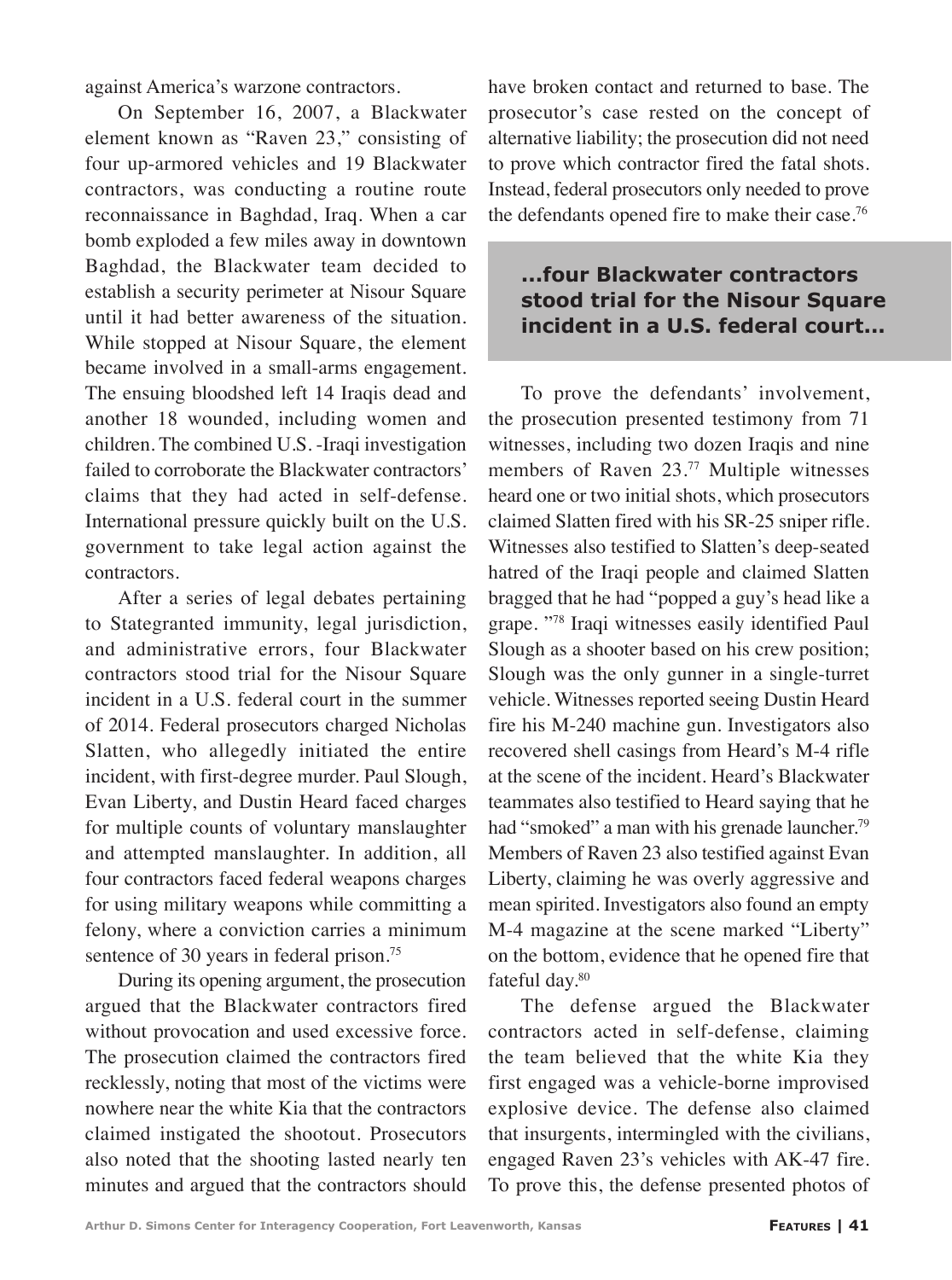small arms damage to Raven 23's command and control vehicle. The defense also cited the prosecution's lack of ballistics evidence linking the killings to the Blackwater contractors. In addition, the defense brought into question the testimony of the Iraqi witnesses, emphasizing that the Iraqis could not positively identify the shooters.

After 28 days of deliberation, the jury returned its verdict. The jury found Nicholas Slatten guilty of first-degree murder. Paul Slough was found guilty of 13 counts of manslaughter and 17 counts of attempted manslaughter. The jury found Evan Liberty guilty of eight counts of manslaughter and 12 counts of attempted manslaughter. Dustin Heard was found guilty of six counts of manslaughter and 11 counts of attempted manslaughter. The jury also found the defendants guilty of federal weapons charges.<sup>81</sup> Six months later, in April 2015, Senior U.S. District Court Judge Royce Lamberth sentenced Slatten to life in prison. The judge sentenced Slough, Liberty, and Heard each to 30 years in prison, the minimum sentence based on their convictions.82

## **The Blackwater trial was a watershed case for the U.S. regulation of the private military and security industry.**

The Blackwater trial was a watershed case for the U.S. regulation of the private military and security industry. Prior to the trial, these companies largely operated within a legal gray area and rarely faced legal action. The U.S. federal court's conviction and sentencing of the four Blackwater contractors involved in the Nisour Square incident set an important precedent. American military and security contractors and their companies have undoubtedly taken notice of the court's action. The Blackwater convictions will weigh heavily

on other U.S. contractors as they consider the legal ramifications of their actions in lawless warzones overseas, possibly lending to them exercising greater restraint in the future.

#### **Leashing the War Dogs: The Way Ahead for PMSC Utilization**

Private military and security companies are neither the "whores of war" Machiavelli chastised, nor are they lawless bands of incorporated mercenaries.<sup>83</sup> Most are comprised of highly- trained and honorable ex-military and law enforcement professionals that follow a self-imposed code of conduct inherited from their time in service. The private military and security industry has become an increasingly competitive and politicized market, requiring them to execute their contracts in a professional and respectable manner. Despite these factors, the private military and security industry is still in need of regulation and oversight. Although several countries, including the U.S., the UK, and South Africa, have recently taken steps to regulate these companies and their contractors, several gaps remain due to the industry's complex international nature. To regulate the private military and security industry properly requires a comprehensive, three-pronged approach consisting of self-, national, and international regulation.

## **Self-Regulation**

The private military and security industry should adopt a comprehensive regime of selfregulation. Self-regulation poses an attractive option because the industry can impose regulations on itself more quickly than can government legislation. By successfully applying policies and rules internally, the industry can potentially guide or even prevent new legislation that may negatively affect profits. Additionally, self-regulation helps legitimize the industry, thus increasing business prospects and potential profits.<sup>84</sup>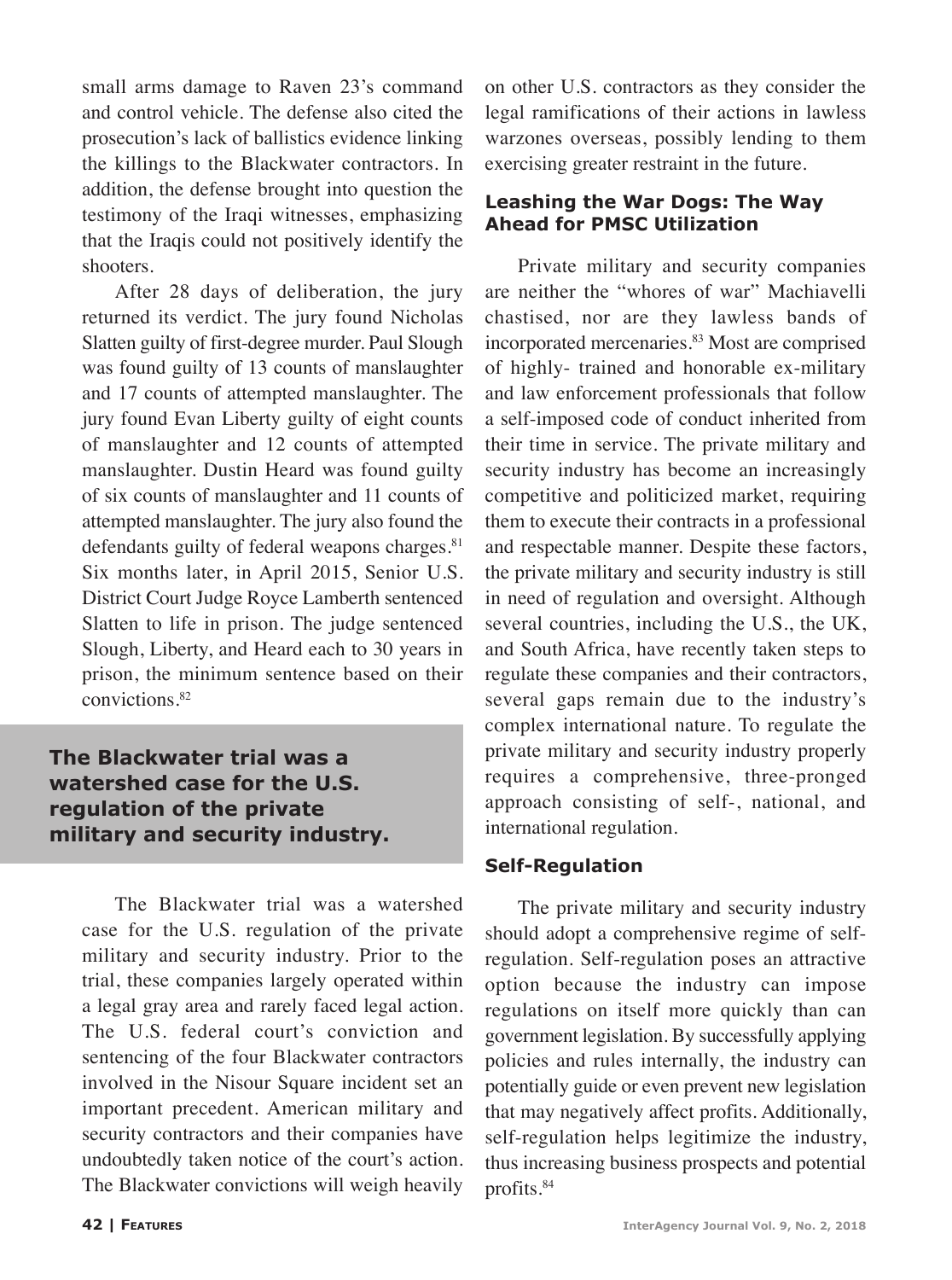The industry took a huge step toward self-regulation in 2010, with the creation of the International Code of Conduct (ICoC) for Private Security Service Providers. The ICoC outlines the industry's obligations for ethical and legal behavior.<sup>85</sup> In 2013, the ICoC Association (ICoCA) was formed to "promote, govern, and oversee implementation of the ICoC and to promote the responsible provision of security services and respect for human rights and national and international law in accordance with the Code of Conduct."86 The ICoCA has three primary functions:

- Certification of member companies assessing whether a company's systems and policies meet the requirements of the Code of Conduct.
- Monitoring of member companies' compliance with the Code of Conduct based on established human rights methodologies, including in the field.
- Handling complaints on alleged violations of the Code of Conduct, including allegations that the member companies' grievance mechanism is not accessible, fair, or not offering effective remedies.

To perform these functions, the ICoCA includes three types of stakeholders: states and IGOs, PMSCs, and civil society organizations or NGOs. These stakeholders are represented equally on ICoCA's board of directors, providing the organization with significant transparency. $87$ 

Although the creation of ICoCA is noteworthy, it faces challenges in its attempt to regulate the industry. First, ICoCA is largely dependent on PMSCs to openly and honestly share information. Due to proprietary rights and the secretive nature of privatized warfare, full disclosure is unlikely without incentives or the threat of penalties. Second, self-regulation requires universal acknowledgement and compliance from the industry and its clients. However, only six nations and just over a hundred PMSCs currently belong to ICoCA.<sup>88</sup> Finally, ICoCA lacks any serious means of enforcing its code of conduct. The most serious action ICoCA can take is to revoke membership. For ICoCA to prove effective at regulating the industry, national and international policies and legislation must provide a system capable of enforcing the industry's self-imposed standards.<sup>89</sup>

**The industry took a huge step toward self-regulation in 2010, with the creation of the International Code of Conduct...**

#### **National Regulation**

Although the private military and security industry has a professional association, selfregulation and unenforceable codes of conduct may be inadequate to properly regulate an industry that primarily deals in the use of force and armed conflict. National governments must act to ensure PMSCs based in their countries operate in a professional manner at home and overseas. There are several steps national governments can take to encourage ethical business practices, provide oversight, and increase accountability.

One method is for governments to become involved in ICoCA. Governmental membership in ICoCA provides a venue for governments to observe and influence these companies around the globe. Although open to all nations, only six countries are currently members of the ICoCA: Australia, Norway, Sweden, Switzerland, the UK, and the  $U.S.^{90}$  Nations can further utilize the ICoCA as a regulatory mechanism by making government contracts contingent on company membership in the association. This measure would not only help legitimize ICoCA, but also provide an incentive for these companies to act in accordance with the ICoC, as failure to do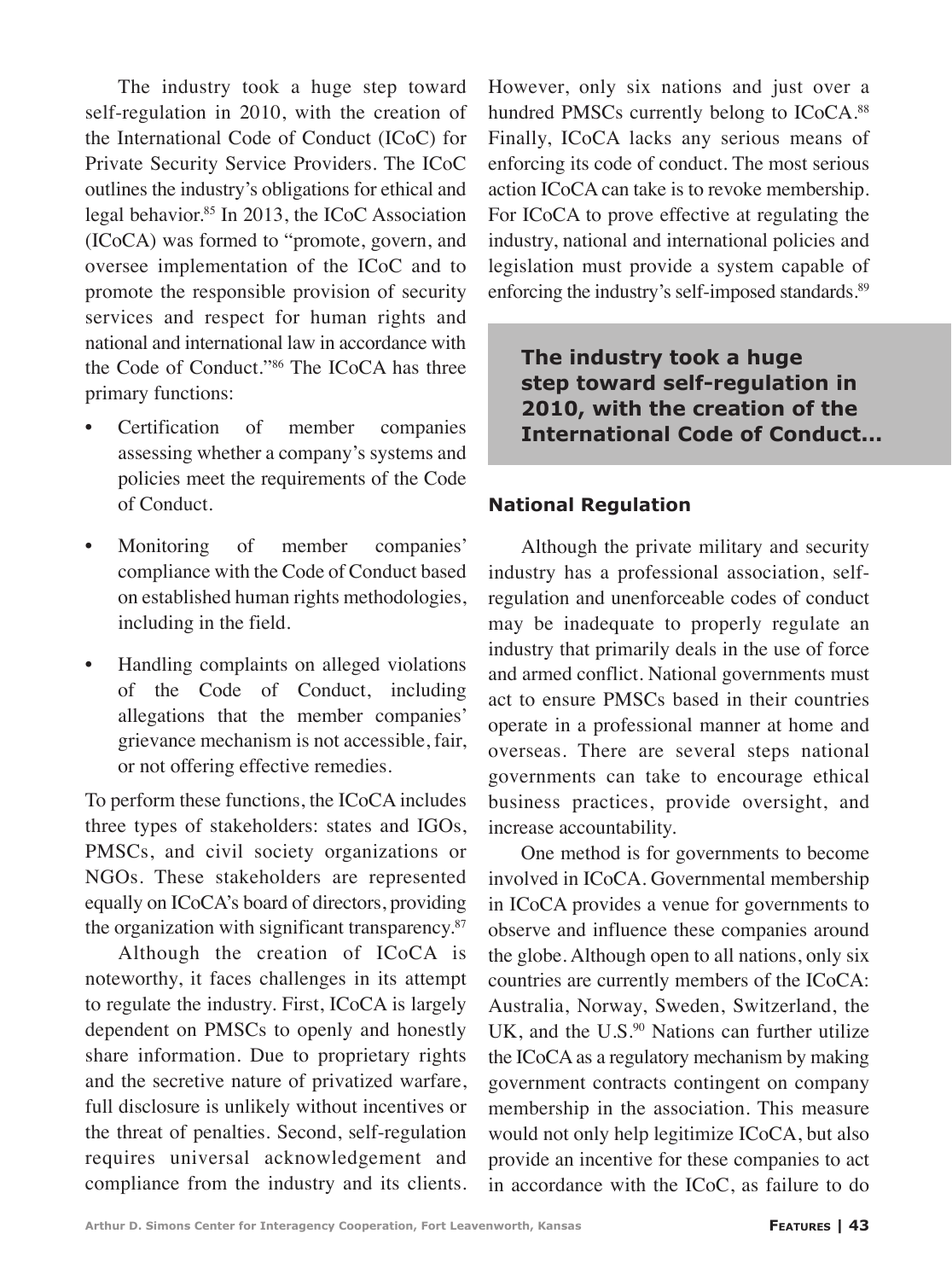so could result in loss of membership, making companies ineligible for future government contracts.91

For countries that desire greater regulation than ICoCA provides, government licensing may be the best option. Many governments, including the U.S., require individual professionals to be licensed in their trade. Governments could apply this same concept to the private military and security industry. The licensing framework should start with a thorough vetting of individual contractors, to include criminal background checks and mental health screenings, like that of law enforcement. The licensing protocol should require training and qualification in weapons, first aid, and human rights. Training should also test applicants on the ICoC and legal issues, including repercussions and penalties for illegal activities. Governments could develop a privatized certification program at minimal cost. Governments would simply need to develop standards, certify training courses, and maintain a database of licensed contractors. If military or security contractors violate the ICoC, the government could revoke their licenses.

## **There are numerous gaps within the existing international legal framework pertaining to this industry.**

To regulate these companies and their activities overseas, governments can require agencies, such as the State or DoD, to review and authorize contracts with foreign governments or private entities prior to execution. This allows the government to ensure these companies are not acting in ways that conflict with the country's foreign policy or regional strategy. While ideal for national governments, the review and authorization process would likely need to navigate several layers of government bureaucracy, thus eliminating one of main advantages of a PMSC, that of timely mobilization and deployment.

If governments make the licensing and authorization process too lengthy or tortuous, they run the risk of these companies relocating to other countries, where they will lose control and visibility over their activities. Although national governments cannot prevent companies relocating to other countries, they can influence their citizenry not to participate in unauthorized military and security activities by threatening to revoke citizenship. In the U.S., for example, personnel who join foreign militaries run the risk of losing their citizenship. To prevent losing control of these companies and American citizens becoming involved in overseas conflicts, as a last resort, the U.S. could revoke the citizenship of Americans who participate in unauthorized military and security conflicts overseas.

#### **International Regulation**

Due to the private military and security industry's complex, international nature, international regulations are required to regulate the industry successfully. There are numerous gaps within the existing international legal framework pertaining to this industry. Rather than ban the sale of these services, which would likely lead to resurgence in the employment of uncontrollable individual freelance mercenaries, the legal framework should be established to regulate the industry and hold the industry accountable for violations.

Due to confusion regarding to the legal status of these companies and their individual contractors under the Geneva Conventions, the international community should amend Article 47 to more precisely define mercenaries and clearly differentiate them from private military and security contractors. The amendment should define private military and security contractors as lawful combatants, affording them the same rights and protections as traditional soldiers. The amendment should also outline responsibilities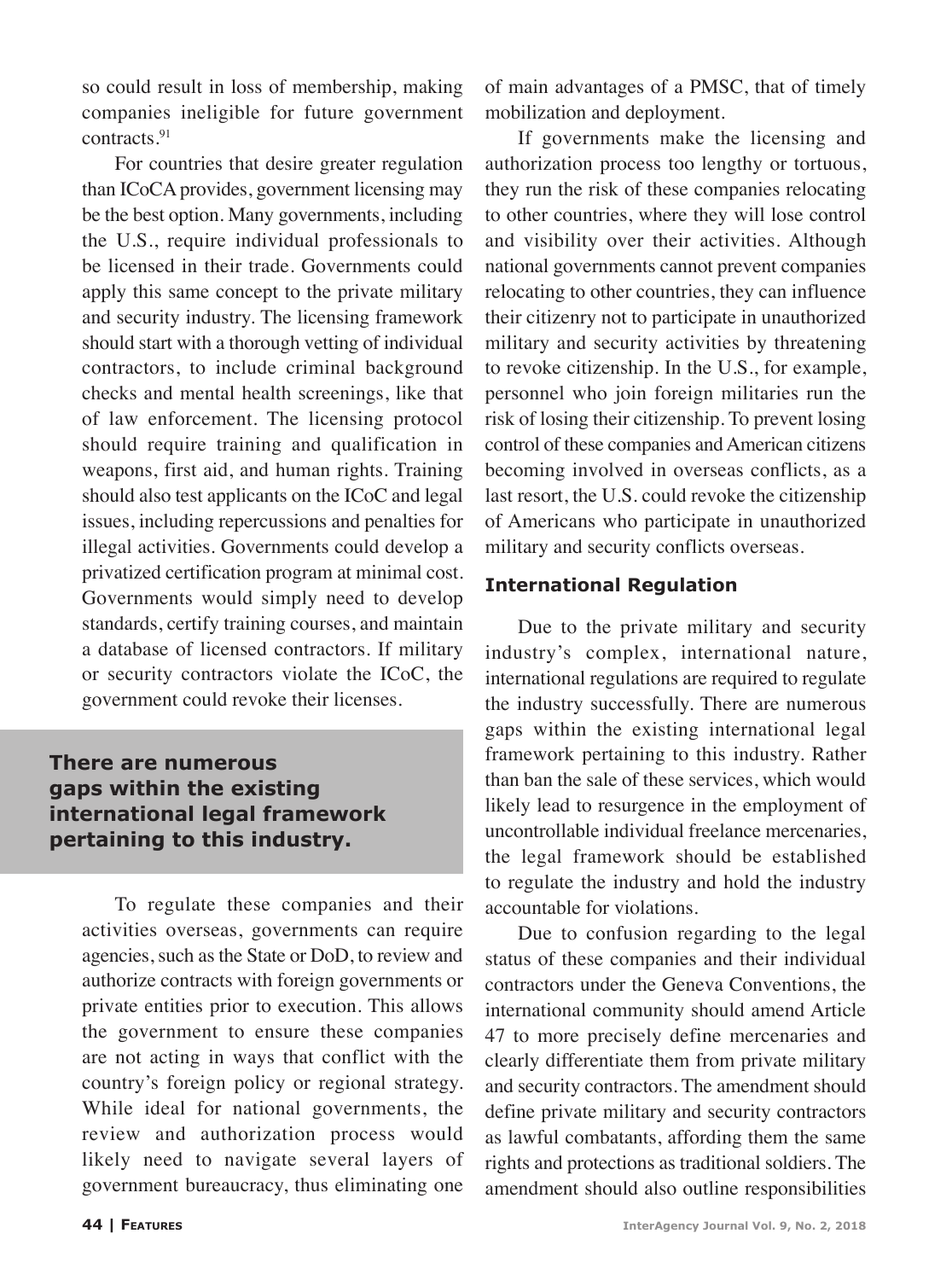and requirements to comply with the Law of Land Warfare and International Humanitarian Law.

Finally, to provide oversight and enforce regulations, PMSCs could be subjected to the jurisdiction of an international court. The Hague's International Criminal Court and the UN's International Court of Justice are both capable of trying private military and security contractors for violations of international law and crimes against humanity. These courts may be the best choice settling international grievances between these companies and other parties.

#### **Conclusion**

Globalization, increased competition for resources, and the ever-present threat of international terrorism will keep military and security services in high demand well into the future. An everincreasing demand for and dependence on PMSCs by global powers such as the U.S. and UN suggest that government entities no longer hold a monopoly on force. The ability to quickly assemble, equip, and mobilize highly trained and specialized teams to achieve sensitive military and security objectives around the world make these soldiers for hire the force of choice for a wide range of clients, including national governments, IGOs, NGOs, and international corporations. If these legitimate organizations continue relying on these companies, there is no foreseeable end to this lucrative and potentially lethal industry. With better regulation and increased transparency, these companies will prove to be an effective, efficient, and invaluable tool for enforcing order and stability in an otherwise chaotic and insecure world. *IAJ*

#### **NOTES**

1 Alan Axelrod, *Mercenaries: A Guide to Private Armies and Private Military Companies*, CQ Press, Los Angeles, 2014, p. 26.

2 Ibid.

- 3 Ibid., pp. 26–28.
- 4 Ibid., pp. 29–30.

5 Mark Fulloon, "Private Military Companies: The New Condottieri," *Social Alternatives*, Vol. 32, No. 1, January 2013, p. 49, <http://search.proquest.com/docview /1447238854?accountid=28992>, accessed on August 2, 2014.

6 Sarah Percy, *Mercenaries: The History of a Norm in International Relations*, Oxford University Press, Oxford, 2007, pp. 85–86.

7 George Andreopoulos and Shawna Brandle, "Revisiting the Role of Private Military and Security Companies," *Criminal Justice Ethics*, Vol. 31, No. 3, December 2012, p. 142, <http://search.proquest.com/ docview/1220988805?accountid=28992>, accessed on August 23, 2014.

8 Axelrod, p. 78.

9 Andreopoulous and Brandle, pp. 142–43.

10 Ibid., p. 143.

11 Kathrin Herbst, "Searching for Legitimacy—Private Military and Security Companies (PMSCs)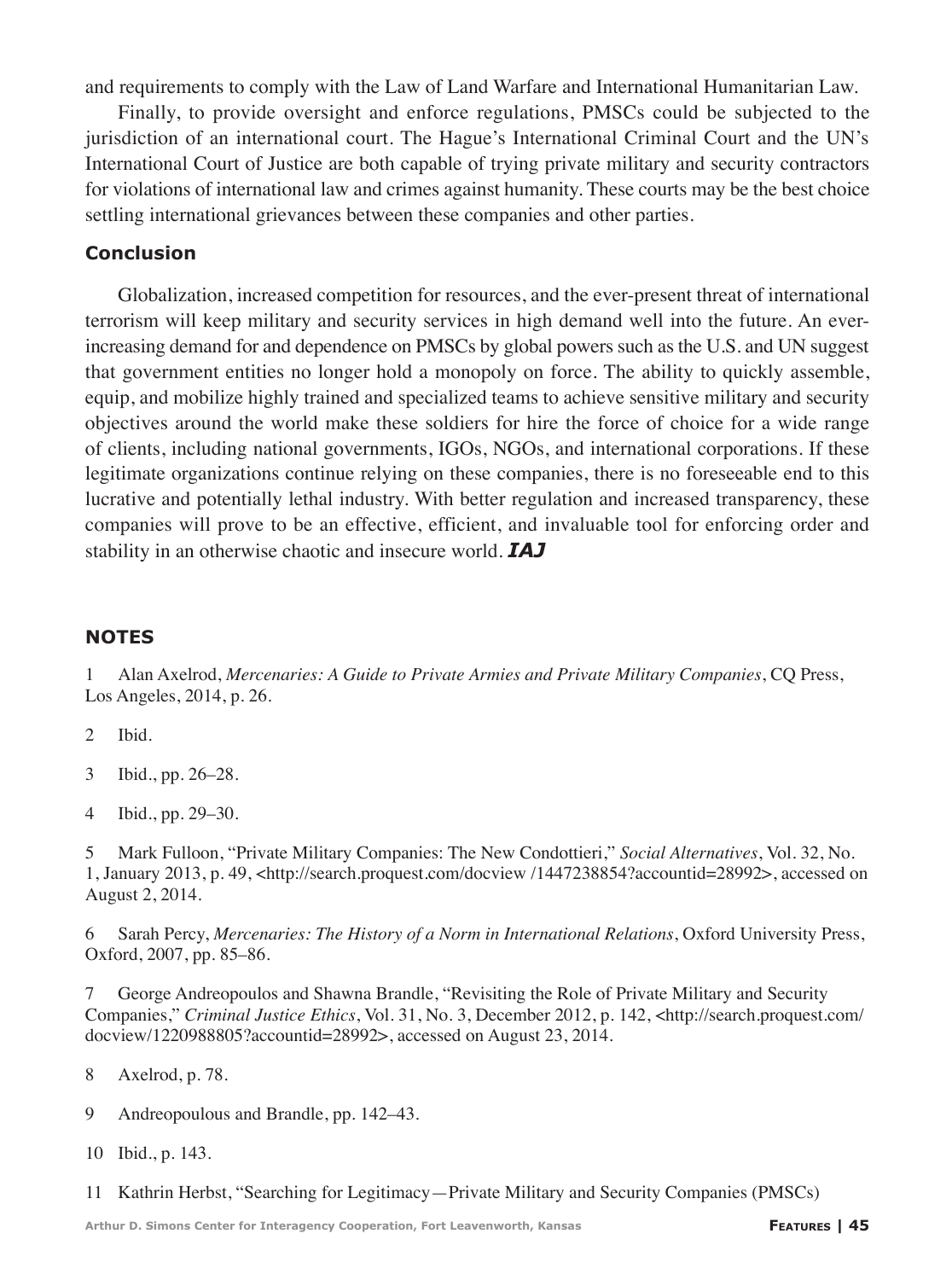Overcoming Ingrained Stereotypes," *Security Journal*, Vol. 26, No. 3, July 2013, pp. 281–282, <http:// search.proquest.com/docview/1398548541?accountid=28992>, accessed on August 24, 2014.

 Filiz Zabci, "Private Military Companies: 'Shadow Soldiers' of Neo-Colonialism," *Capital & Class*, Vol. 31, No. 2, Summer 2007, p. 108, <http://search.proquest.com/docview /209699144?accountid=28992>, accessed on August 23, 2014.

 Anna Leander, "The Market for Force and Public Security: The Destabilizing Consequences of Private Military Companies," *Journal of Peace Research*, Vol. 42, No. 5, September 2005, pp 607–608, <http:// search.proquest.com/docview/213182530?accountid=28992>, accessed on August 23, 2014.

 Deborah D. Avant, "Private Military Companies and the Future of War," Foreign Policy Research Institute, April 2006, <http://www.fpri.org/articles/2006/04/private-military-companies>, accessed on August 2, 2014.

Leander, p. 610.

Ibid.

 Christopher Kinsey, *Corporate Soldiers and International Security: The Rise of Private Military Companies*, Routledge, New York, 2006, p. 61.

 James Davis, *Fortune's Warriors: Private Armies and The New World Order*, Douglas & McIntyre, Vancouver, 2000, p. 124.

- Axelrod, pp. 201–202.
- Ibid., p. 202.
- Ibid., pp. 204–205.

 Angela McIntyre and Taya Weiss, "Weak Governments in Search of Strength," in Simon Chesterman and Chia Lehnardt (eds.), *From Mercenaries to Market: The Rise and Regulation of Private Military Companies*, Oxford University Press, Oxford, 2007, p. 70.

- Axelrod, p. 205.
- Davis, p. 128.
- Fred Rosen, *Contract Warriors*, Penguin Group, New York, 2005, p. 15.
- Davis, p. 125.
- Ibid., p. 128.
- Ibid., p. 129.
- Ibid., p. 128.
- Percy, *Mercenaries: The History of a Norm in International Relations*, pp. 209–210.
- Rosen, p. 32.
- Fulloon, p. 50.
- Ibid.
-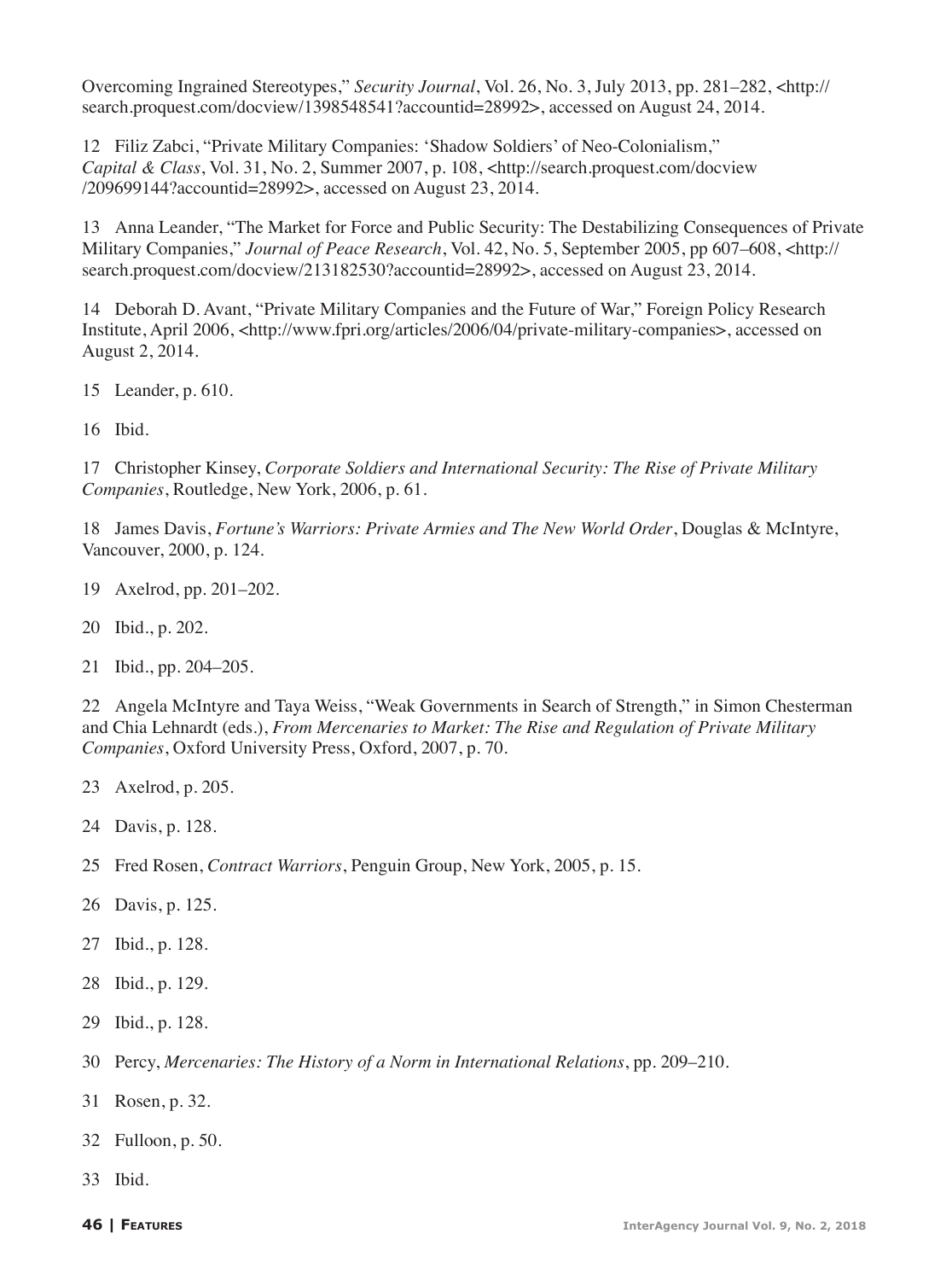Xavier Renou, "Private Military Companies Against Development," *Oxford Development Studies*, Vol. 33, No. 1, March 2005, pp. 108–109, <http://www.tandfonline.com/doi/abs/10. 1080/13600810500099717>, accessed on August 2, 2014.

Zabci, p. 110.

 Triple Canopy, "Triple Canopy Services," <http://www.triplecanopy.com/services/>, accessed on April 10, 2015.

Avant.

Erik Prince, *Civilian Warriors*, Penguin Group, New York, 2013, p. 322.

Axelrod, pp. 224–225.

Zabci, p. 111.

 Andrew Alexandra, "Private Military and Security Companies and the Liberal Conception of Violence," *Criminal Justice Ethics*, Vol. 31, No. 3, December 2012, p. 165, <http://search.proquest.com/do cview/1220990781?accountid=28992>, accessed on August 2, 2014.

Andreopoulous and Brandle, p. 144.

Rosen, p. 164.

 Jeremy Scahill, *Blackwater: The Rise of The World's Most Powerful Mercenary Army*, Nation Books, New York, 2007, p. 355.

Avant.

Leander, p. 609.

Avant.

 Kevin A. O'Brien, "*PMCs, Myths and Mercenaries: The Debate on Private Military Companies*," *RUSI Journal*, Vol. 145, No. 1, February 2000, p. 63, <http://search.proquest.com/docview/212052790?acc ountid=28992>, accessed on August 2, 2014.

 Oldrich Bures, "Private Military Companies: A Second Best Peacekeeping Option?" *International*  Peacekeeping, Vol. 12, No. 4, Winter 2005, p. 539, <http://search.proquest.com/docview/227974020?accou ntid=28992>, accessed on August 2, 2014.

Renou, p, 110.

Gerald Schumacher, *A Bloody Business*, Zenith Press, St. Paul, MN, 2006, p. 45.

Leander, p. 616.

Avant.

Andreopoulous and Brandle, p. 140.

 Congressional Budget Office, "Contractors' Support of U.S. Operations in Iraq," August 2008, p. 16, <http://www.cbo.gov/publications/41728>, accessed on March 10, 2015.

Ibid.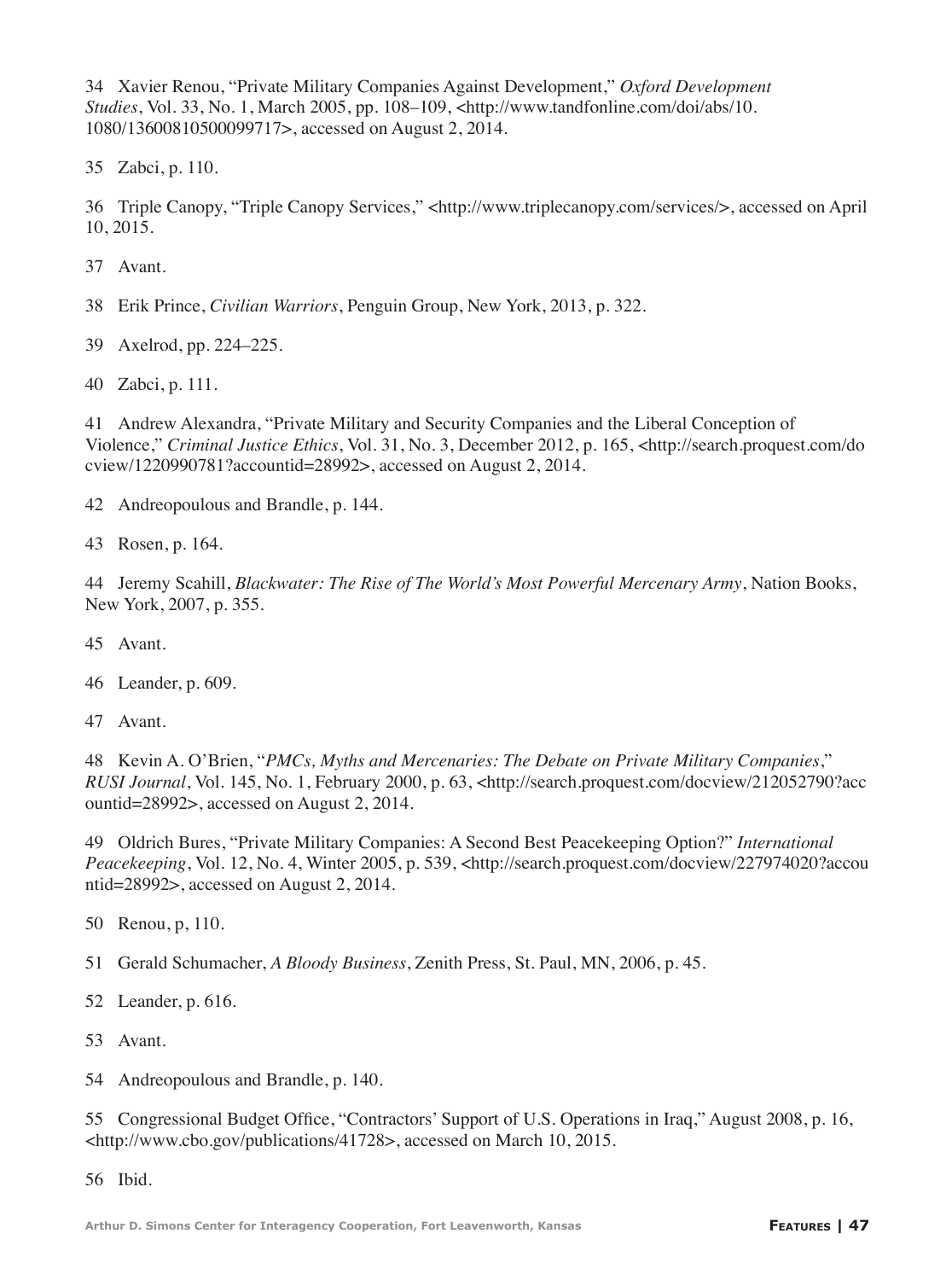Ibid., p. 14.

Ibid., p. 17.

Ibid., pp. 14–17.

 Jose L. Gomez del Prado, "Impact on Human Rights of a New Non-State Actor: Private Military and Security Companies," *The Brown Journal of World Affairs*, Vol. 18, No. 1, Fall/Winter 2011, pp. 158,  $\text{thtn://brown.edu/initiations/journal-world-affairs/system/files/private/articles/18.1 L}$  Gomez del Prado. pdf>, accessed on April 11, 2015.

Alexandra, p. 170.

- Andreopoulous and Brandle, p. 149.
- Leander, p. 615.
- Ibid., p. 618.
- Herbst, p. 282.
- CBO, p. 23.
- Ibid., p. 24.
- Ibid., p. 23.
- Ibid., p. 24.
- Ibid.
- Leander, p. 614.
- Gomez del Prado, p. 152.
- Bures, p. 541.

 Hasani Gittens, "Blackwater Trial: What You Need to Know," NBC News, June 9, 2014, <http://www. nbcnews.com/news/military/blackwater-trial-what-you-need-know-n126776>, accessed on November 2, 2014.

 Associated Press, "Blackwater Guards Found Guilty in Iraq Shootings," Fox News, October 22, 2014, <http://www.foxnews.com/politics/2014/10/22/jury-reaches-verdict-in-blackwater-guards-trial>, accessed on October 22, 2014.

 James Stewart and Sara Gray, "The Blackwater Trial: Part 2—Two Legal Issues," *Just Security*, October 27, 2014, <http://justsecurity.org/16726/blackwater-trial-part-2-legal-issues>, accessed on November 2, 2014.

 McClatchy-Tribune, "Blackwater Guards Found Guilty in 2007 Shootings of More than 30 Iraqis," *Stars and Stripes*, October 22, 2014, <http://www.stripes.com/news/us/blackwater-guards-found-guilty-in-2007-shootings-of-more-than-30-iraqis-1.309645>, accessed on October 24, 2014.

James Stewart and Sara Gray, "The Blackwater Trial: Part 1—Two Factual Issues," *Just Security*,